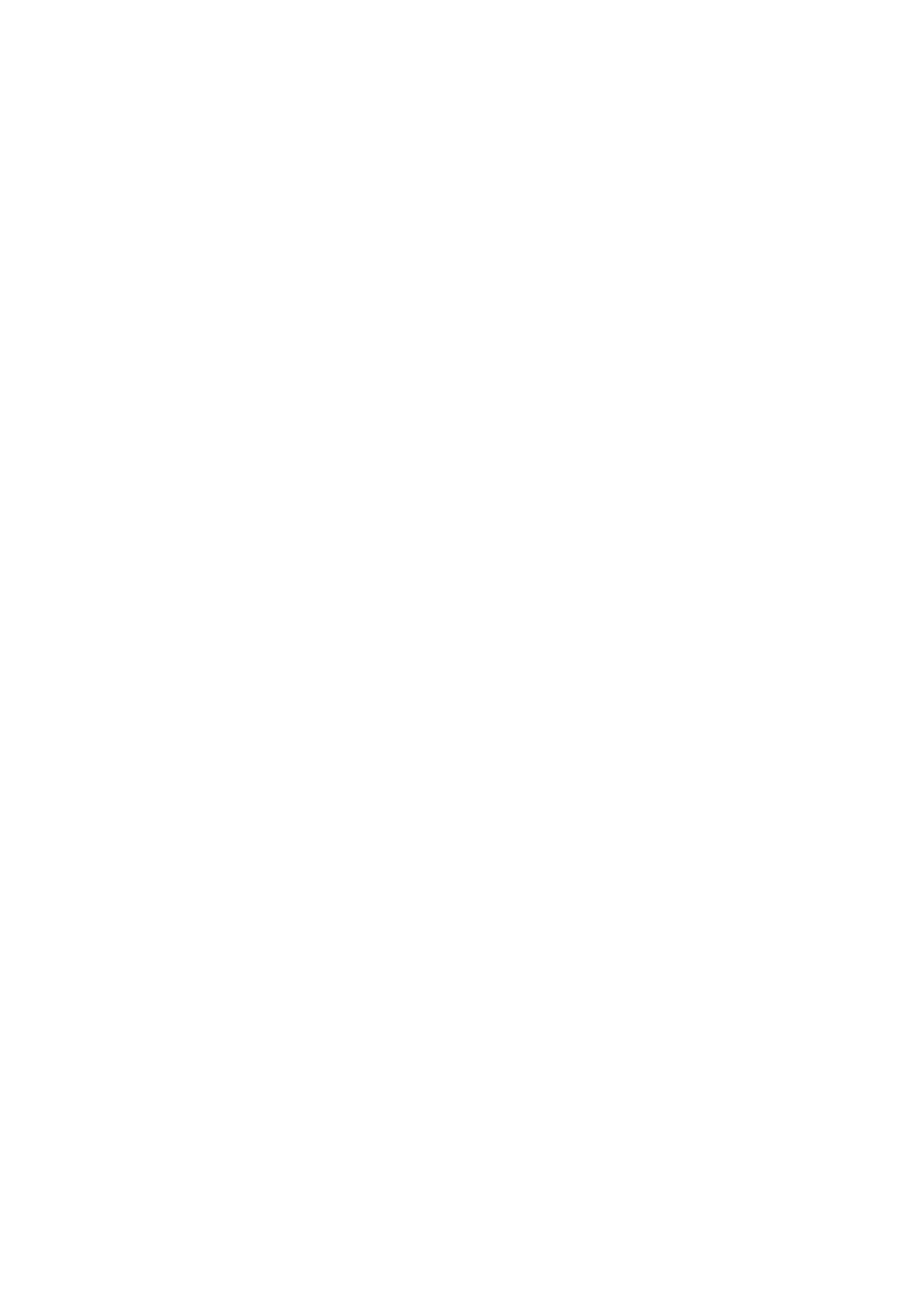# **A BILL**

# FOR

AN ACT TO ESTABLISH THE COUNSELLING PRACTITIONERS COUNCIL OF NIGERIA CHARGED WITH RESPONSIBILITY OF ADVANCING THE STUDY, TRAINING AND PRACTICE OF COUNSELLING PROFESSION AND FOR RELATED MATTERS

*Sponsored by Hon. Mohammad Ali Wudil*

 $\lceil$   $\rceil$ Commencement

ENACTED by the National Assembly of the Federal Republic of

## Nigeria:

| 1  | PART I - ESTABLISHMENT OF THE COUNSELLING PRACTITIONERS                       |                                 |
|----|-------------------------------------------------------------------------------|---------------------------------|
| 2  | <b>COUNCIL OF NIGERIA</b>                                                     |                                 |
| 3  | 1. (1) There is established the Counselling Practitioners Council of          | Establishment<br>of the Council |
| 4  | Nigeria (in this Act referred to as "the Council").                           |                                 |
| 5  | (2) The Council:                                                              |                                 |
| 6  | (a) is a body corporate with perpetual succession and a common                |                                 |
| 7  | seal kept in its custody;                                                     |                                 |
| 8  | (b) may sue or be sued in its corporate name;                                 |                                 |
| 9  | (c) may acquire, hold or dispose of any movable or immovable;                 |                                 |
| 10 | (d) property for the purpose of its functions under this Act.                 |                                 |
| 11 | 2. The Council shall:                                                         | Functions of<br>the Council     |
| 12 | (a) determine the standard of knowledge and skill, to be attained by          |                                 |
| 13 | persons seeking to become registered members of the counselling               |                                 |
| 14 | profession (in this Act referred to as "the Profession") and review the       |                                 |
| 15 | standard as circumstances may require;                                        |                                 |
| 16 | (b) establish and maintain in accordance with the provisions of this          |                                 |
| 17 | Act, a register of certified members of the Profession and the publication of |                                 |
| 18 |                                                                               |                                 |
|    | the list of such members from time to time;                                   |                                 |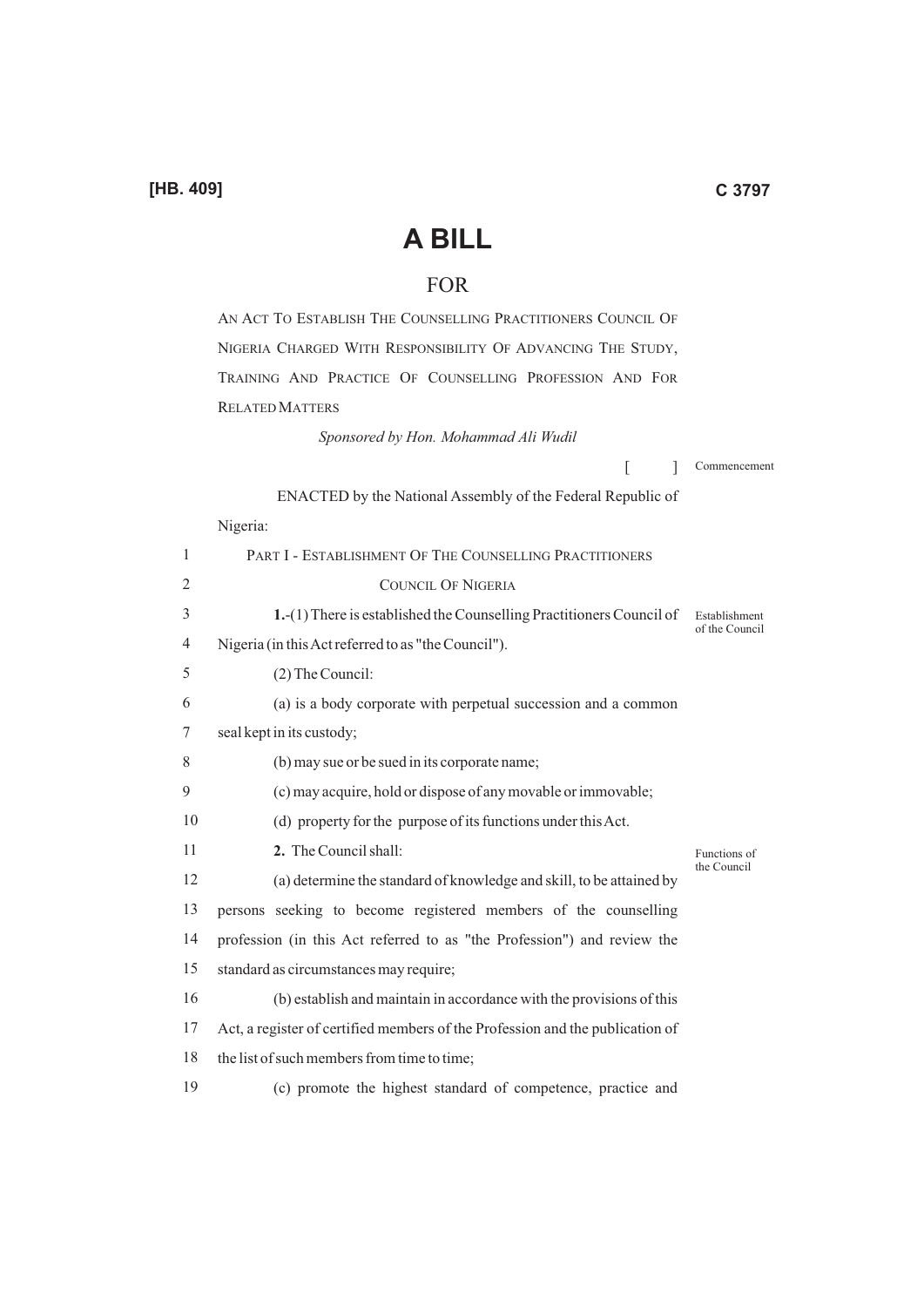|                       | $\mathbf{1}$   | conduct among members of the Profession;                                        |
|-----------------------|----------------|---------------------------------------------------------------------------------|
|                       | 2              | (d) organize and conduct seminars, workshops, conferences and                   |
|                       | 3              | research in all aspects of counseling management and administration; and also   |
|                       | $\overline{4}$ | provide professional training for persons aspiring to qualify and practice as   |
|                       | 5              | chartered Counsellors in Nigeria;                                               |
|                       | 6              | (e) Secure the professional status and do all such things as may be             |
|                       | 7              | necessary to promote the interest of its members and the advancement of the art |
|                       | 8              | and science of Counselling, knowledge and efficiency in Counselling             |
|                       | 9              | management and administration in the public and private sectors of the          |
|                       | 10             | Nigerian economy;                                                               |
|                       | 11             | (f) perform such other functions as may be required of the Council              |
|                       | 12             | under this Act.                                                                 |
| Establishment         | 13             | 3. (1) There is established for the Council, a Governing Board (in this         |
| of Governing<br>Board | 14             | Act referred to as "the Board") which shall be charged with the responsibility  |
|                       | 15             | for Policy making, administration and general management of the Council.        |
|                       | 16             | (2) The Board shall consist of:                                                 |
|                       | 17             | (a) the President and Vice-President of the Council;                            |
|                       | 18             | (b) the Registrar;                                                              |
|                       | 19             | (c) one person to be nominated by the Minister for education charged            |
|                       | 20             | with the responsibility of matters relating to counselling to represent the     |
|                       | 21             | Ministry;                                                                       |
|                       | 22             | (d) six persons with professional background in counselling to be               |
|                       | 23             | appointed by the Minister to represent each geopolitical zone of Nigeria, no    |
|                       | 24             | two of them shall come from the same State;                                     |
|                       | 25             | (e) six persons appointed by the Counselling Association of Nigeria             |
|                       | 26             | (CASSON); and                                                                   |
|                       | 27             | (f) two persons to represent the universities offering courses leading          |
|                       | 28             | to approved qualification in Guidance and Counselling and a university shall    |
|                       | 29             | not have more than one representative at a time.                                |
|                       |                |                                                                                 |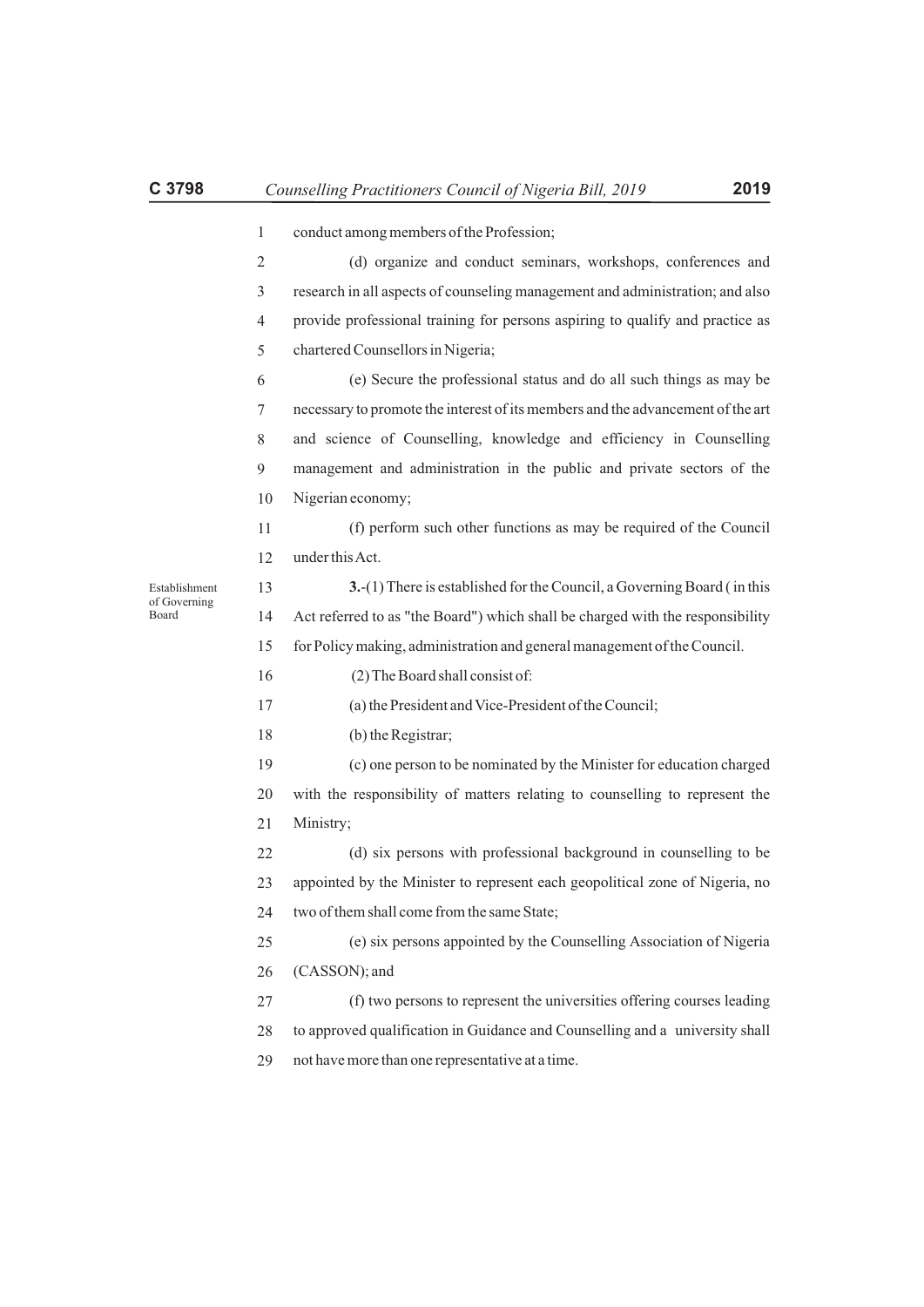| 2019         | Counselling Practitioners Council of Nigeria Bill, 2019                        | C 3799                                |
|--------------|--------------------------------------------------------------------------------|---------------------------------------|
| $\mathbf{1}$ | (3) The provisions of the First Schedule to this Act shall have effect         | <b>First Schedule</b>                 |
| 2            | with respect to the qualification, tenure of office of members of the Council, |                                       |
| 3            | powers and procedure of the Council and other matters.                         |                                       |
| 4            | PART II - FINANCIAL PROVISION                                                  |                                       |
| 5            | $4.-(1)$ There is established for the Council a fund (in this Act              | Funds of the                          |
| 6            | referred to as "the Fund") which shall be controlled by the Board.             | Institute                             |
| 7            | (2) The Fund shall consist of:                                                 |                                       |
| 8            | (a) all fees and other moneys payable to the Council under this Act;           |                                       |
| 9            | and                                                                            |                                       |
| 10           | (b) money as may be payable to the Council whether in the course               |                                       |
| 11           | of the performance of its functions or not.                                    |                                       |
| 12           | (3) There shall be paid out of the Fund:                                       |                                       |
| 13           | (a) the remuneration and allowances of the Registrar and other                 |                                       |
| 14           | employees of the Council;                                                      |                                       |
| 15           | (b) such reasonable travelling and subsistence allowance of                    |                                       |
| 16           | members of the Council in respect of the time spent on the business of the     |                                       |
| 17           | Council as the Council may approve;                                            |                                       |
| 18           | (c) any other expenses approved and incurred by the Council in the             |                                       |
| 19           | discharge of its functions under this Act.                                     |                                       |
| 20           | (4) The Council may invest money in the Fund in any security                   |                                       |
| 21           | created or issued by or on behalf of the Government of the Federation or in    |                                       |
| 22           | any other securities in Nigeria approved by the Board.                         |                                       |
| 23           | (5) The Council shall keep proper accounts on behalf of the Board              |                                       |
| 24           | in respect of each financial year and proper records in relation to those      |                                       |
| 25           | accounts, and the Board shall cause the accounts to be audited by an Auditor,  |                                       |
| 26           | approved for that purpose and when the accounts is audited, the Auditor's      |                                       |
| 27           | report shall be submitted to the Members of the Board, for approval at a       |                                       |
| 28           | meeting of the Board.                                                          |                                       |
| 29           | PART III - THE REGISTRAR AND THE REGISTER                                      | Appointment of<br>the Registrar, etc. |
| 30           | 5.-(1) The Board shall appoint a fit and proper person to be                   | and preparation<br>of Register        |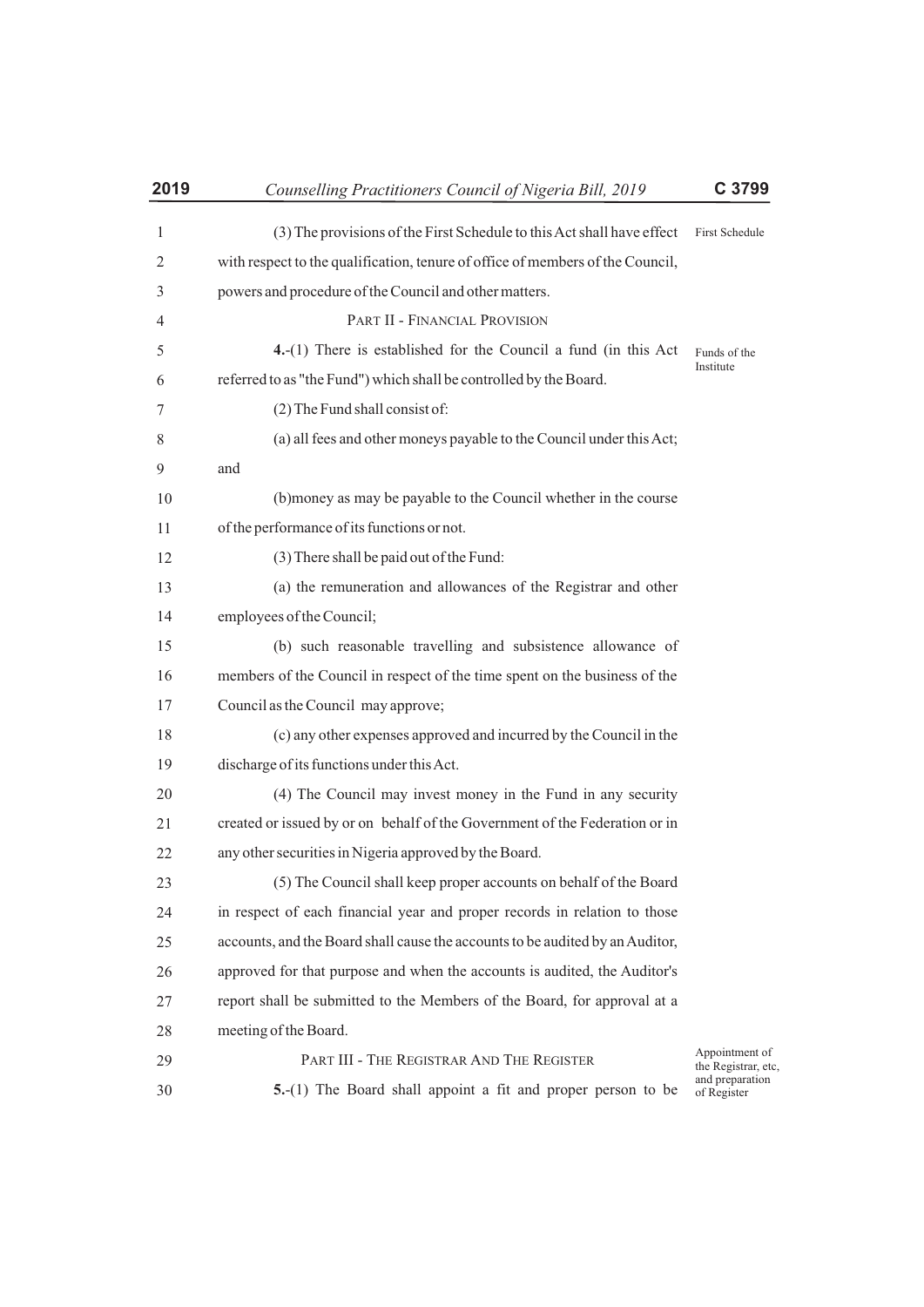| C 3800 |              | Counselling Practitioners Council of Nigeria Bill, 2019<br>2019                        |
|--------|--------------|----------------------------------------------------------------------------------------|
|        | $\mathbf{1}$ | Registrar of the Council for the purpose of this Act.                                  |
|        | 2            | (2) The Registrar shall:                                                               |
|        | 3            | (a) hold office for four years; and                                                    |
|        | 4            | (b) subject to satisfactory performance, be eligible for re-appointment                |
|        | 5            | for another four years and no more.                                                    |
|        | 6            | (3) The Registrar shall prepare and maintain in accordance with the                    |
|        | 7            | rules made by the Council under this section, a Register of Professional               |
|        | 8            | Counsellors (in this Act referred to as "the Register").                               |
|        | 9            | (4) The Register shall contain the names, addresses, approved                          |
|        | 10           | qualifications and other particulars as may be specified by the Council, of all        |
|        | 11           | persons who are entitled, in accordance with the provisions of the Act, to be          |
|        | 12           | registered as Professional Counsellors and who apply in the specified manner,          |
|        | 13           | to be so registered.                                                                   |
|        | 14           | (5) The Register shall consist of:                                                     |
|        | 15           | (a) fully registered persons; and                                                      |
|        | 16           | (b) provisionally registered persons.                                                  |
|        | 17           | (6) Subject to the provision of this section, the Council shall make                   |
|        | 18           | rules with respect to the formal keeping of the register and the making of entries     |
|        | 19           | in the Register, and in particular:                                                    |
|        | 20           | (a) making of applications for registration and provide for the                        |
|        | 21           | evidence to be produced in support of an application;                                  |
|        | 22           | (b) providing for the notification to the Registrar, by the person to                  |
|        | 23           | whom the registered particulars relate, of any change in those particulars;            |
|        | 24           | (c) authorising a registered person to have any qualification which is                 |
|        | 25           | registered in relation to his name in addition to or, as he may elect in               |
|        | 26           | substitution for any other qualification so registered as either a corrected           |
|        | 27           | edition of the register or a list of alteration made to the Register since it was last |
|        | 28           | printed; and                                                                           |
|        | 29           | (d) specifying anything failing to be specified under the provisions of                |
|        | 30           | this section.                                                                          |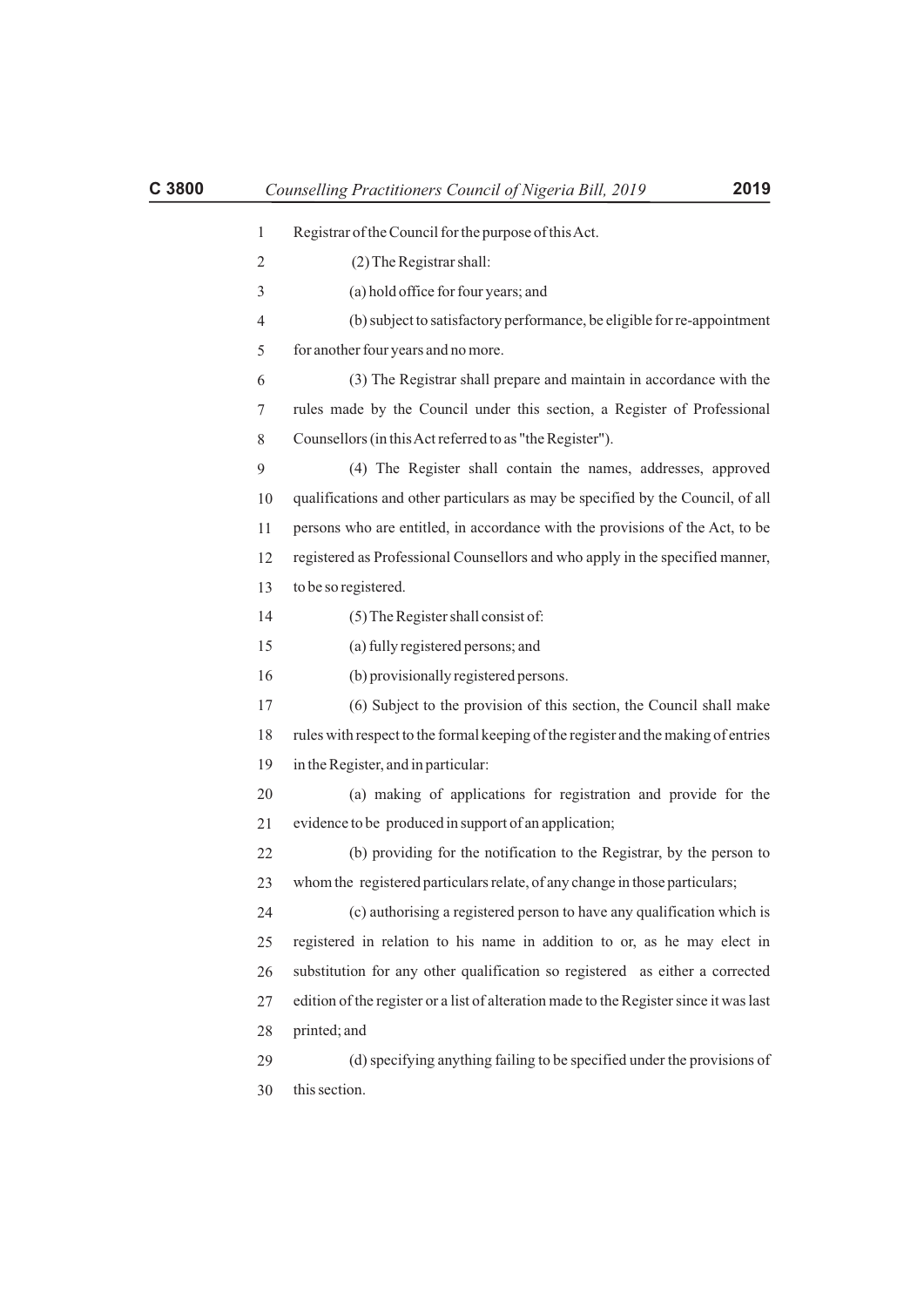| 2019 | Counselling Practitioners Council of Nigeria Bill, 2019                           | C 3801         |
|------|-----------------------------------------------------------------------------------|----------------|
| 1    | (7) The Registrar shall:                                                          |                |
| 2    | (a) correct, in accordance with the Council's direction, any entry in             |                |
| 3    | the register, which the Council directs him to correct as being in the            |                |
| 4    | Council's entry, which was incorrectly made;                                      |                |
| 5    | (b) make any necessary alteration to the registered particulars of                |                |
| 6    | registered persons; and                                                           |                |
| 7    | (c) remove from the relevant part of the Register, the name of any                |                |
| 8    | registered person who has died, or ceased to be entitled to be registered.        |                |
| 9    | (8) If the Registrar:                                                             |                |
| 10   | (a) sends by post to any registered person a letter addressed to him              |                |
| 11   | at his address on the Register enquiring whether the registered particulars       |                |
| 12   | relating to him are correct and receives no reply to the letter within the period |                |
| 13   | of six months from the date of posting the letter; and                            |                |
| 14   | (b) upon the expiration of the six months, sends in like manner to                |                |
| 15   | the person in question, a second letter and receives no reply to that letter      |                |
| 16   | within three months from the date of posting the letter, the Registrar may        |                |
| 17   | remove the particulars relating to the person in question from the relevant       |                |
| 18   | part of the register.                                                             |                |
| 19   | (9) The Council may, for any reason which seems to be sufficient,                 |                |
| 20   | direct the Registrar to restore to the appropriate part of the Register any       |                |
| 21   | particulars removed under this section.                                           |                |
| 22   | $6-(1)$ The Register shall:                                                       | Publication of |
| 23   | (a) cause a list of persons whose name and qualifications are                     | the Register   |
| 24   | indicated in the register to be printed, published and put on sale to members     |                |
| 25   | of the public not later than two years from the beginning of the year in this     |                |
| 26   | Act comes into effect;                                                            |                |
| 27   | (b) in each year, after the Register is first published under                     |                |
| 28   | paragraph (a), cause to be printed, published and put on sale as either a         |                |
| 29   | corrected edition of the register or a list of alterations made to the register   |                |
| 30   | since it was last printed; and                                                    |                |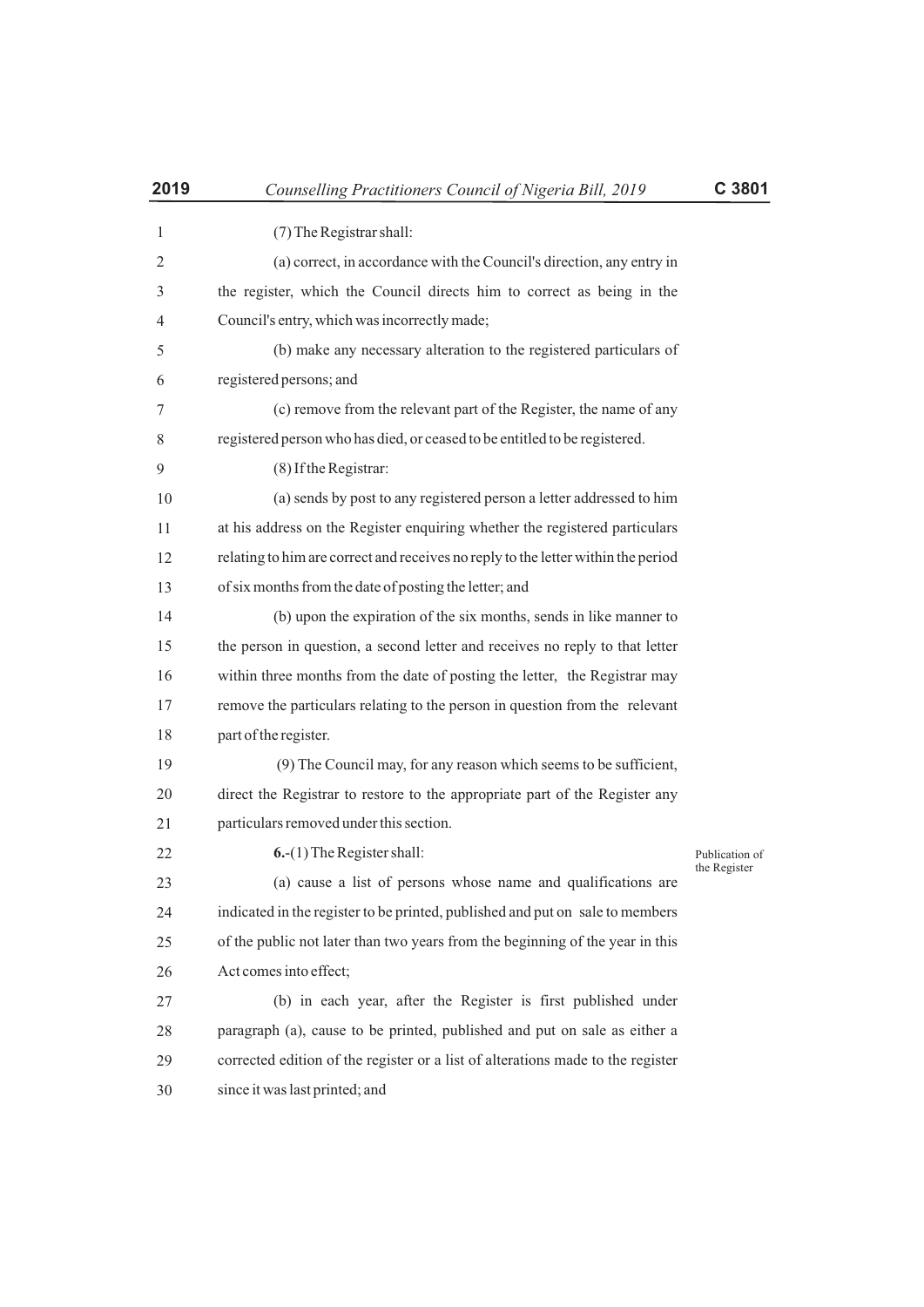|              | $\mathbf{1}$   | (c) cause a print of each edition of the Register and list of correction to          |
|--------------|----------------|--------------------------------------------------------------------------------------|
|              | $\mathfrak{2}$ | be deposited at the principal office of the Council and the Council shall keep       |
|              | 3              | the Register and list so deposited at all reasonable times for inspection by         |
|              | $\overline{4}$ | members of the public.                                                               |
|              | 5              | (2) A document purporting to be a print of an edition of a Register                  |
|              | 6              | published:                                                                           |
|              | 7              | (a) under this section by authority of the Registrar in the current year;            |
|              | 8              | (b) in a previous year and a list of corrections to that edition so                  |
|              | 9              | published in the current year, shall, without prejudice to any other mode of         |
|              | 10             | proof, be admissible in any proceeding as evidence that a person specified in        |
|              | 11             | the document, as being fully or provisionally registered, is so registered, and      |
|              | 12             | that any person not so specified is not so registered.                               |
| Registration | 13             | 7.-(1) Subject to the provision of this Act and to rules made under                  |
|              | 14             | section 6, a person shall not be entitled to be fully registered under this Act as a |
|              | 15             | Professional Counsellor, unless:                                                     |
|              | 16             | (a) he has attended a course of training approved by the Council under               |
|              | 17             | section 9;                                                                           |
|              | 18             | (b) he has passed the Professional practice competence examination                   |
|              | 19             | conducted by the Association and moderated by the Council; and                       |
|              | 20             | (c) he is a certified member of the Association;                                     |
|              | 21             | (d) he renders professional service or assistance in or about matters of             |
|              | 22             | principles or details relating to counselling management and administration: or      |
|              | 23             | (e) He renders other service which may by rules or Bye-Laws made                     |
|              | 24             | by the Council be designated as service constituting practice as a professional      |
|              | 25             | counseling Administration practitioner.                                              |
|              | 26             | (2) An Applicant for registration under this Act shall, in addition to the           |
|              | 27             | evidence of qualification, satisfy the Council that:                                 |
|              | 28             | (a) he is of good character;                                                         |
|              | 29             | (b) he has attained the age of 18 years;                                             |
|              | 30             | (c) he has not been convicted in Nigeria or elsewhere of an offence                  |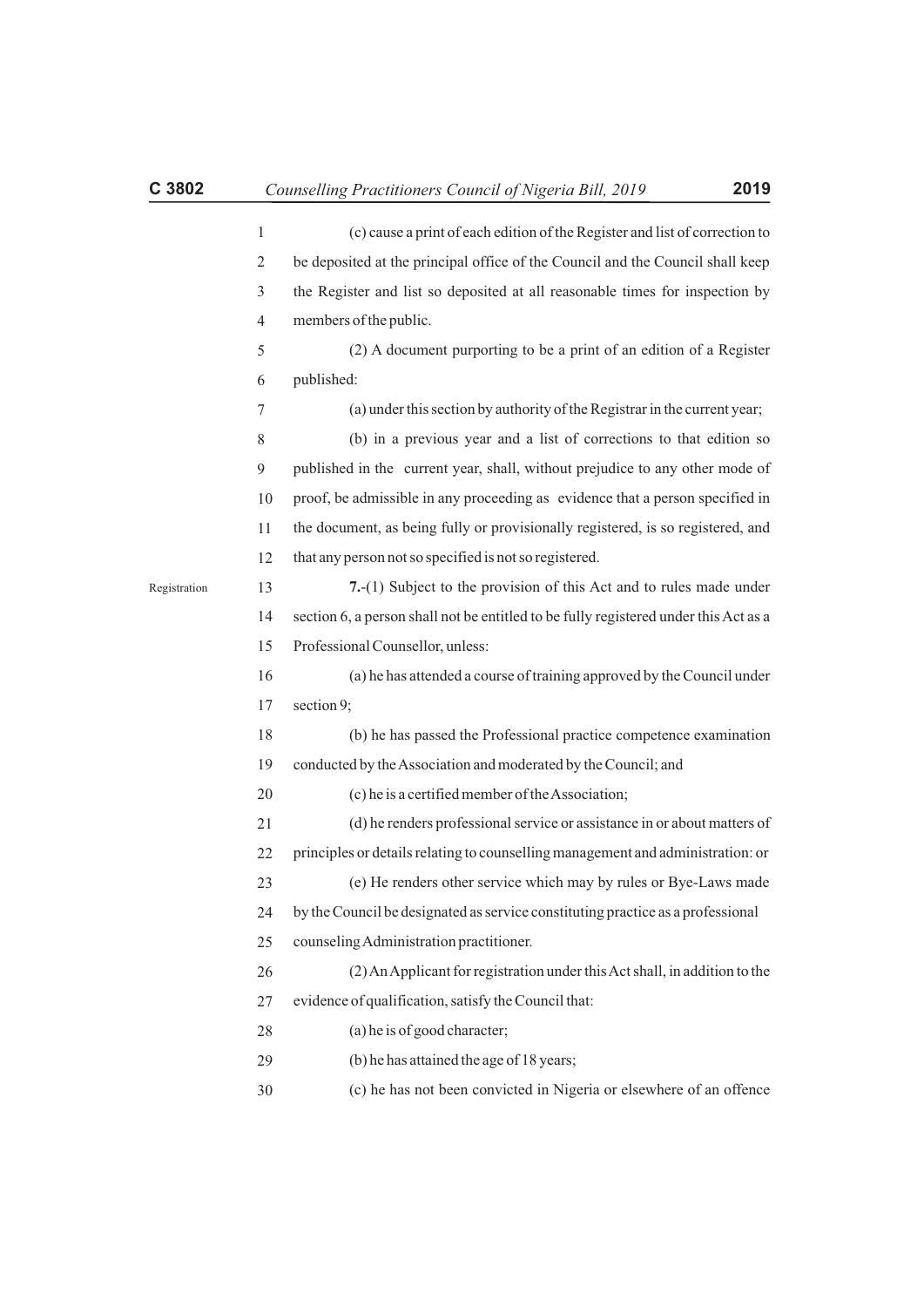| $\mathbf{1}$   | involving fraud or dishonesty.                                                |                                             |
|----------------|-------------------------------------------------------------------------------|---------------------------------------------|
| $\overline{2}$ | (3) A fully registered Professional Counsellor is entitled to a seal          |                                             |
| 3              | from the Council but any seal presented under this subsection may be          |                                             |
| 4              | withdrawn by the Council from a member on:                                    |                                             |
| 5              | (a) his ceasing to become a registered member;                                |                                             |
| 6              | (b) being convicted of an offence under this Act; or                          |                                             |
| 7              | (c) disciplinary grounds, and his ceasing to become a member of               |                                             |
| 8              | the Association.                                                              |                                             |
| 9              | (4) The Council may in its discretion, provisionally accept a                 |                                             |
| 10             | qualification produced in respect of an application for registration under    |                                             |
| 11             | this section, or direct that the application be renewed within such period as |                                             |
| 12             | may be specified in the direction.                                            |                                             |
| 13             | (5) The Council shall publish in the Federal Government Gazette,              |                                             |
| 14             | particulars of the qualification accepted for registration under this Act.    |                                             |
| 15             | (6) The Council may impose further conditions for the purpose of              |                                             |
| 16             | any registration under this Act but such conditions shall not come into force |                                             |
| 17             | until published in the Federal Government Gazette.                            |                                             |
| 18             | <b>8.</b> -(1) Subject to subsection (2), the Council may approve for the     | Approval of                                 |
| 19             | purpose of section 7:                                                         | qualifications and<br>training institutions |
| 20             | (a) any course of training which is intended for persons who are              |                                             |
| 21             | seeking to become, or are already qualified as, Professional Counsellors;     |                                             |
| 22             | (b) any institution, either in Nigeria or elsewhere which the                 |                                             |
| 23             | Council, on the recommendations of the Association, considers properly        |                                             |
| 24             | organised and equipped for conducting the whole or any part of a course of    |                                             |
| 25             | training approved by the Council under this section; and                      |                                             |
| 26             | (c) any qualification which, as a result of examination taken in              |                                             |
| 27             | conjunction with a course of training approved by the Council under this      |                                             |
| 28             | section, is granted to candidates reaching a standard at the examination,     |                                             |
| 29             | indicating, in the opinion of the Council that they have sufficient knowledge |                                             |
| 30             | and skills to practise counselling as a profession.                           |                                             |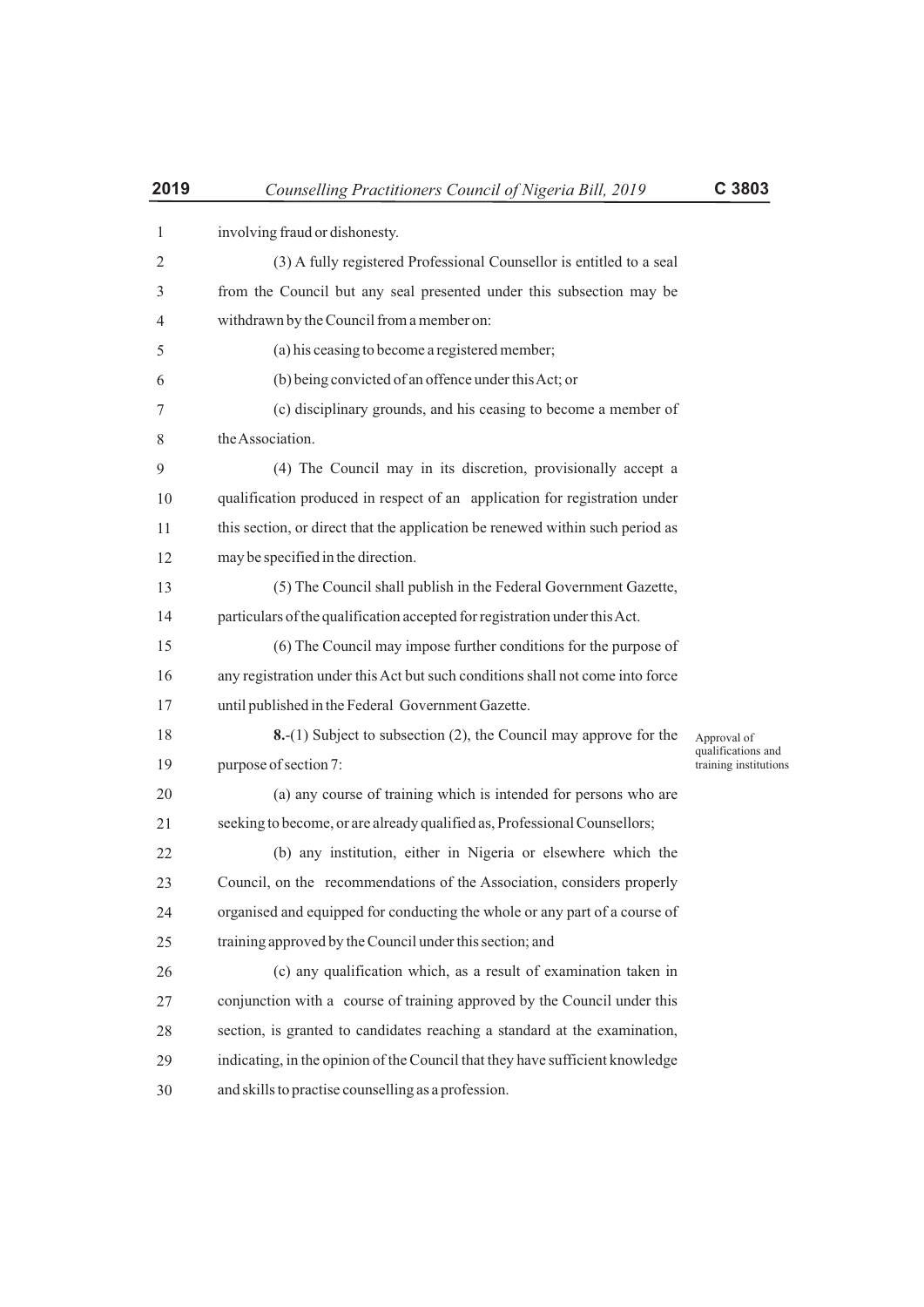2 3 4 5 6 7 8 9 10 11 12 13 14 15 16 17 18 19 20 21 22 23 24 25 26 (2) The Council shall publish in the Federal Government Gazette a list of qualifications in the Profession of Professional Counsellors approved by it and the Council shall not approve, for the purposes of subsection (1), qualifications granted by an institution unless the qualifications have been so published by the Council. (3) The Council shall, on the recommendation of the Association, withdraw any approval given under this section in respect of any course, qualifications or institution, but before withdrawing the approval the Council shall: (a) give notice that it proposes to do so to each person in Nigeria appearing to the Council to be a person by whom the course is conducted, the qualification is granted or the institution is controlled, as the case may be; and (b) give such a person an opportunity of making to the Council, representations with regard to the proposal under paragraph (b). (4) A period during which the approval of the Council under this section for a course qualification or institution is withdrawn, the course qualification or institution shall not be treated as approved under this section but the withdrawal of such an approval shall not prejudice the registration or eligibility for registration of any person who by virtue of the approval was registered or eligible for registration immediately before the approval was withdrawn. (5) The giving or withdrawal of an approval under this section, shall have the effect from the date, before or after the execution of the instrument signifying the giving or withdrawal of the approval, as the Council may specify in the instrument, and the Council shall: (a) immediately publish a copy of every such instrument in the

27 28 Federal Government Gazette and supervise instructions and examination leading to approved qualifications; and

29 30 (b) not later than seven days before its publication, send a copy of the instrument to the Minister.

1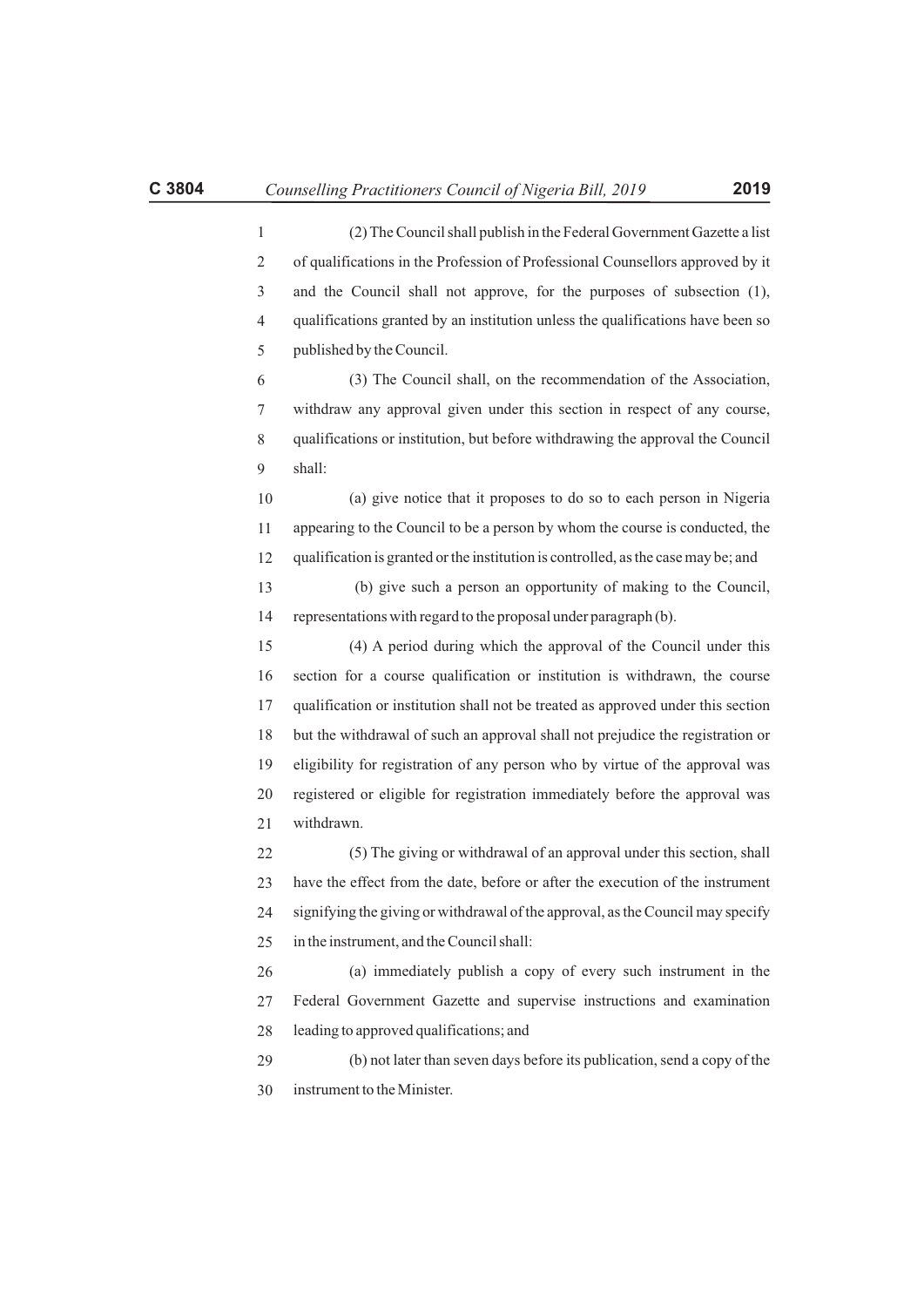instruction given at the certified institutions to persons sent for approved course of training and the examinations as a result of which approved

5 6 7 (2) The Board shall appoint persons, either from its own members or from outside, to visit the approved institutions, monitor their examinations and make recommendations to the Board.

8  $\overline{Q}$ (3) The Board shall determine and make recommendations to the Council on:

(a) the competence of the instructors;

qualification is granted.

11 12 (b) the adequacy of the instruction given to persons attending approved courses at the institutions visited;

13 (c) the adequacy and quality of the examination conducted; and

14 15 16 (d) any other matter relating to the institution or examination on which the Board may request the persons appointed under subsection (2) to report.

17 18 19 (4) Any person appointed by the Board under this section, shall not interface with the giving of any instruction or the holding of any examination.

20 21 22 23 24 25 (5) On receiving a report made under this section, the Board shall, immediately send a copy of the report to the person appearing to the Board to be in charge of the institution or responsible for the examinations to which the report relates, requesting that person to make observations on the report to the Council within such period as may be specified in the request, at least one month beginning with the date of the request.

**10**. -(1) Any person who:

Persons deemed to practice as professional Counsellors

27 28 29 30 (a) has been approved and endorsed by the Council as a "Foundation Member", this includes all persons present at the preliminary inaugural meetings of the Association held on November 15, 1975, June 17 and 18, 1976, and all persons who though absent, expressed the desire to be

 $1<sub>0</sub>$ 

26

Supervision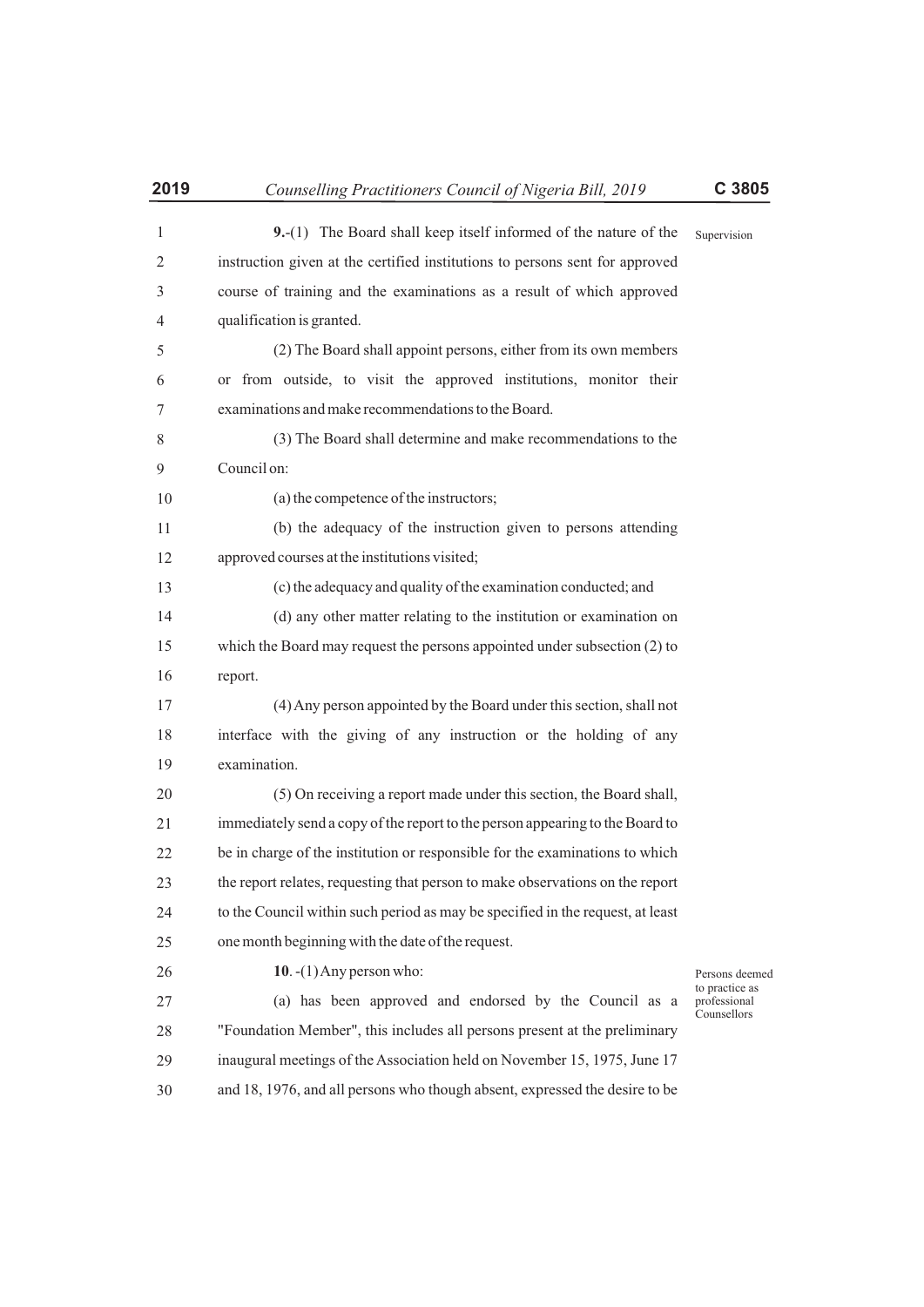| $\mathbf{1}$   | members at those times; or                                                        |
|----------------|-----------------------------------------------------------------------------------|
| $\overline{2}$ | (b) holds the accepted qualification or its equivalent, obtained 10               |
| 3              | years before the commencement of this Act and satisfies the conditions            |
| $\overline{4}$ | mentioned in section $7(2)$ , may be exempted from taking the professional        |
| 5              | practice competence examination, but issued the certificate of professional       |
| 6              | competence after payment of the prescribed fees to enable him register fully as   |
| 7              | a Professional Counsellor, if the Council is satisfied that he has acquired       |
| 8              | adequate professional practice experience as a Professional Counsellor to         |
| 9              | deserve the exemption.                                                            |
| 10             | (2) A person shall be issued a Certificate of Professional Competence             |
| 11             | if:                                                                               |
| 12             | (a) during his employment after qualification, he has acquired                    |
| 13             | practical experience under the personal supervision and guidance of one or        |
| 14             | more fully registered Counsellors for the period of two years; and                |
| 15             | (b) the manner in which he carried out the duties of his employment               |
| 16             | and his conduct during the period of his employment, are satisfactory.            |
| 17             | (3) The employer, being a fully registered Counsellor supervising the             |
| 18             | work of persons employed with a view to obtaining a certificate of professional   |
| 19             | competence, shall ensure that the person is given opportunity of acquiring the    |
| 20             | practical experience for the purposes of subsection (2)(a).                       |
| 21             | (4) The Registrar shall, immediately after the entry in the Register of           |
| 22             | any person's name, or removal of such name from the register, give notice in      |
| 23             | writing to the institution of the entry or removal together with all the relevant |
| 24             | particulars.                                                                      |
| 25             | PART V - PROFESSIONAL DISCIPLINE                                                  |
| 26             | 11.-(1) There is established the Counsellors Investigating Panel (in              |
| 27             | this Act referred to as "the Panel") charged with the duties of:                  |
| 28             | (a) conducting a preliminary investigation into any case where it is              |

Establishment of Disciplinary Tribunal and Investigative Panel

29 30 (a) conducting a preliminary investigation into any case where it is alleged that a person registered has misbehaved in his capacity as a Professional Counsellor, or should for any other reason be the subject of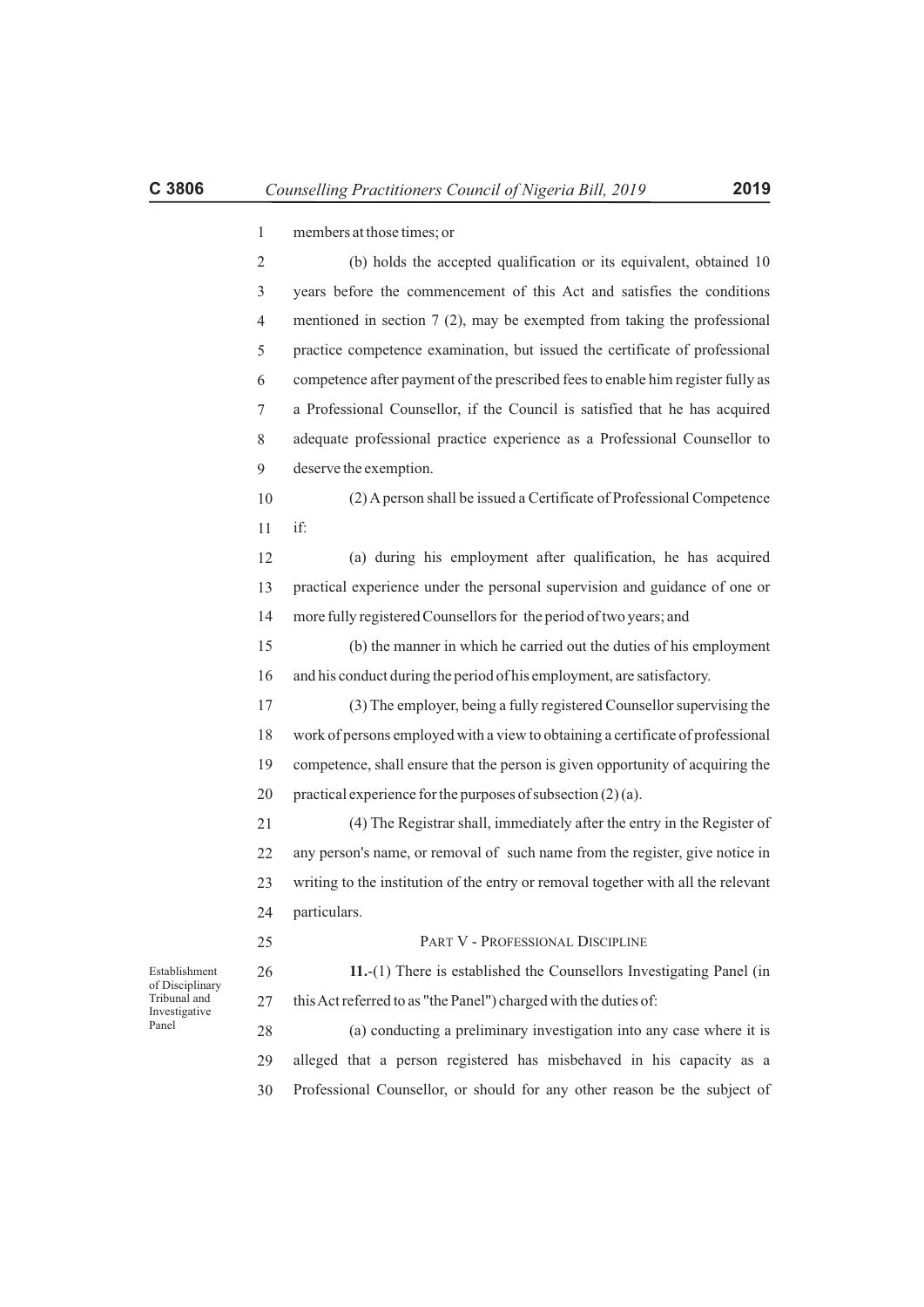| 2019           | Counselling Practitioners Council of Nigeria Bill, 2019                      | C 3807          |
|----------------|------------------------------------------------------------------------------|-----------------|
| 1              | proceedings before the Tribunal; and                                         |                 |
| 2              | (b) deciding whether the case shall be referred to the Tribunal.             |                 |
| 3              | (2) The Panel shall be constituted by the Council and shall consist          |                 |
| $\overline{4}$ | of seven members.                                                            |                 |
| 5              | (3) There is established the Counsellors Disciplinary Tribunal (in           |                 |
| 6              | this Act referred to as "the Tribunal") charged with the duty of considering |                 |
| 7              | and determining any case referred to it by the Panel.                        |                 |
| 8              | (4) The Tribunal shall consist of:                                           |                 |
| 9              | (a) the President of the Council; and                                        |                 |
| 10             | (b) 11 other members, appointed by the Council of which:                     |                 |
| 11             | (i) at least, four shall be members of the Council, holding office by        |                 |
| 12             | virtue of section $3(2)$ (e), or                                             |                 |
| 13             | (ii) all members holding office by virtue section where the number           |                 |
| 14             | of those members is for the time being less than four of those members.      |                 |
| 15             | Professional Misconduct                                                      |                 |
| 16             | 12.-(1) The provisions of the Second Schedule to this Act shall, be          | Second Schedule |
| 17             | applicable to the Tribunal and the Panel respectively.                       |                 |
| 18             | $(2)$ Where:                                                                 |                 |
| 19             | (a) a person fully registered or provisionally registered under this         |                 |
| 20             | Act is judged by the Tribunal to be guilty of infamous misconduct in any     |                 |
| 21             | professional respect;                                                        |                 |
| 22             | (b) such a person is convicted of any offence in Nigeria or                  |                 |
| 23             | elsewhere by any Court having power to impose imprisonment (whether or       |                 |
| 24             | not such offence is punishable with imprisonment), which in the opinion of   |                 |
| 25             | the Tribunal is incompatible with the status of the Professional Counsellor; |                 |
| 26             | (c) the Tribunal is satisfied that the name of any person has been           |                 |
| 27             | fraudulently registered, the Tribunal may, if it deems fit, give a direction |                 |
| 28             | reprimanding that person or ordering the Registrar to strike his name off    |                 |
| 29             | the relevant part of the Register.                                           |                 |
| 30             | (3) The Tribunal may, if it deems fit, defer its decision as to the          |                 |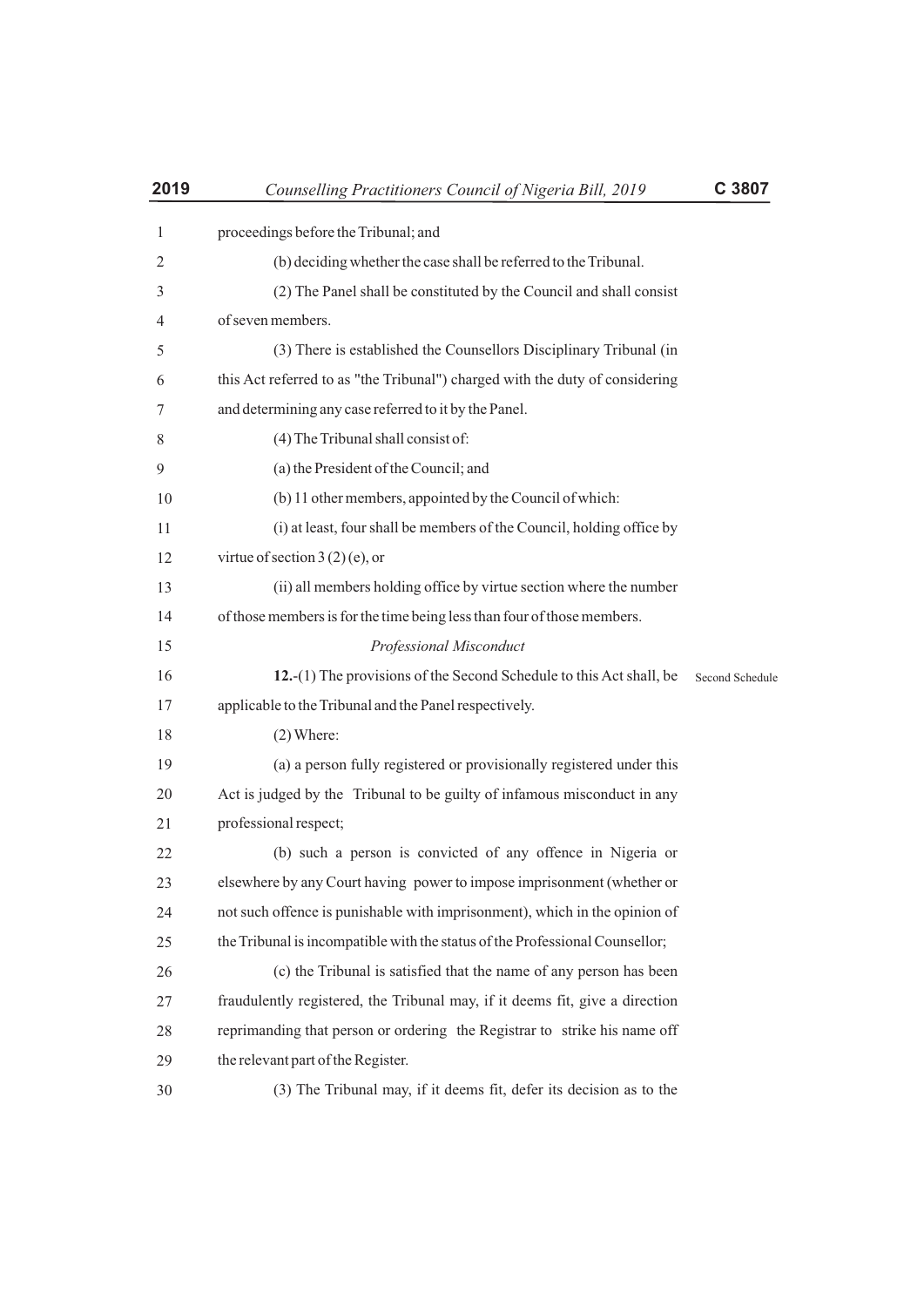| $\mathbf{1}$   | giving of a direction under subsection (2), until a subsequent meeting of the    |
|----------------|----------------------------------------------------------------------------------|
| $\overline{2}$ | Tribunal, but:                                                                   |
| 3              | (a) no decision shall be deferred under this subsection for a period             |
| 4              | exceeding two years in the aggregate; and                                        |
| 5              | (b) no person shall be a member of the Tribunal for the purpose or               |
| 6              | reaching a decision which has been deferred, unless he was present as member     |
| 7              | of the Tribunal when the decision was deferred.                                  |
| 8              | $(4)$ For the purpose of subsection $(2)$ , a person shall not be treated as     |
| 9              | convicted, unless the conviction stands at a time when no appeal or further      |
| 10             | appeal is pending or may (without extension of time) be brought in connection    |
| 11             | with the conviction.                                                             |
| 12             | (5) When the Tribunal gives a direction under subsection (2), it shall           |
| 13             | cause notice of the direction to be served on the person to whom it relates.     |
| 14             | (6) A person to whom a direction relates may, at any time within 28              |
| 15             | days from the date of service on him of the notice of the direction, appeal      |
| 16             | against the direction to the Court of Appeal, and the Tribunal may appear as     |
| 17             | respondent to the appeal and for the purpose of enabling directions to be given  |
| 18             | as to the cost of the appeal and of proceedings before the Tribunal, shall be    |
| 19             | deemed to be a party thereto whether or not it appears to the hearing of the     |
| 20             | appeal.                                                                          |
| 21             | (7) A direction of the Tribunal under subsection (2) shall take effect:          |
| 22             | (a) where no appeal under this section is brought against the direction          |
| 23             | within the time for the appeal, on the expiration of that time;                  |
| 24             | (b) where an appeal is brought and is withdrawn or struck out for want           |
| 25             | of diligent prosecution, on the withdrawal or striking out of the appeal; and    |
| 26             | (c) where an appeal is brought and is not withdrawn or struck out if             |
| 27             | and when the appeal is dismissed.                                                |
| 28             | (8) A person whose name is removed from the Register in pursuance                |
| 29             | of a direction of the Tribunal under this section, shall not be entitled to be   |
| 30             | registered again, except in pursuance of a direction in that behalf given by the |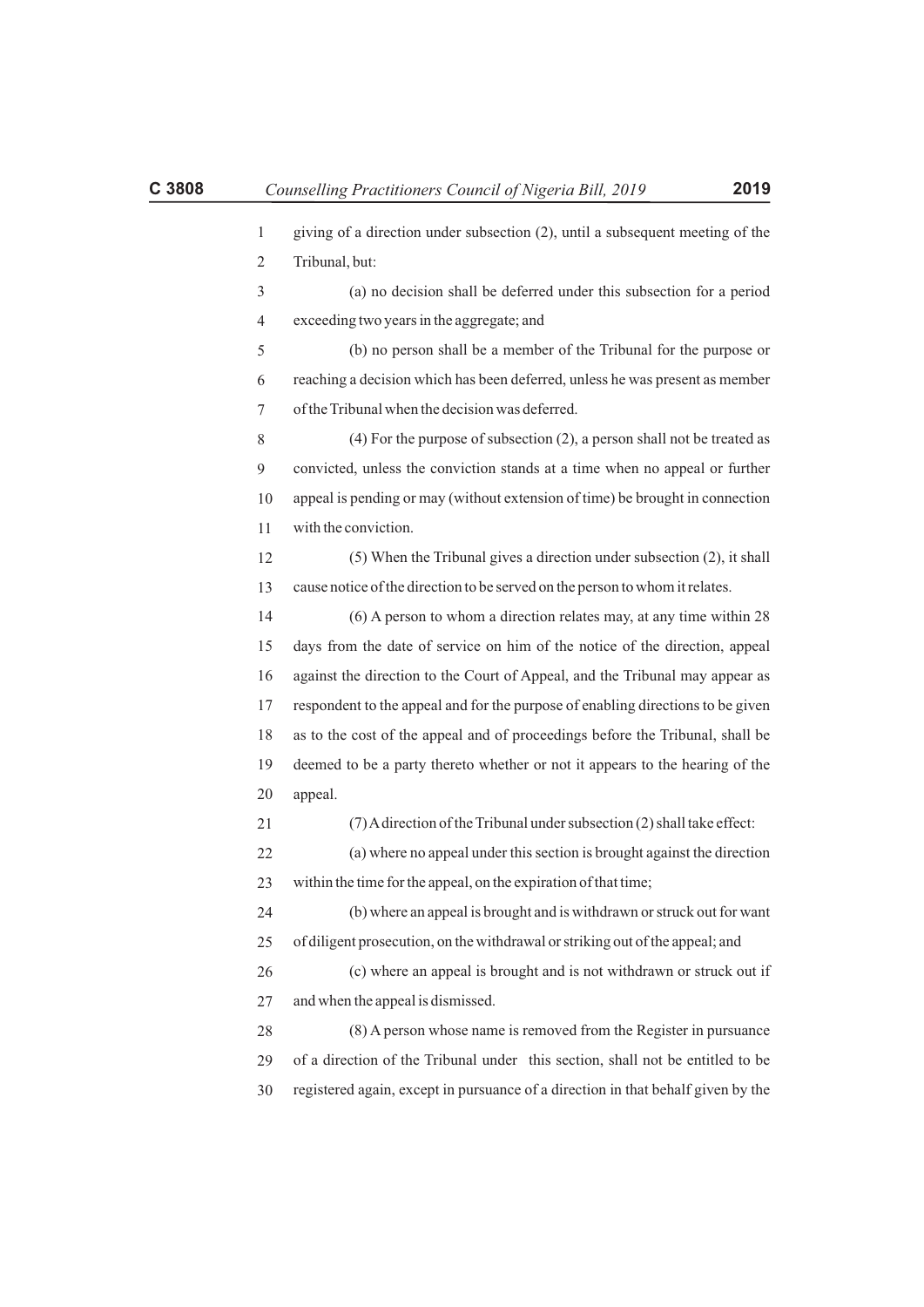| 2019           | Counselling Practitioners Council of Nigeria Bill, 2019                         | C 3809 |
|----------------|---------------------------------------------------------------------------------|--------|
| $\mathbf{1}$   | Tribunal on the application of that person, and a direction under this section  |        |
| $\overline{2}$ | of the removal of a person's name from the Register may prohibit an             |        |
| 3              | application under this subsection by that person until the expiration of        |        |
| 4              | period from the date of the direction, and where he has duly made an            |        |
| 5              | application, from the date of his last application, as may be specified in the  |        |
| 6              | direction.                                                                      |        |
| 7              | REGISTRATION OF TEMPORARY PRACTITIONERS                                         |        |
| 8              | PART VI - MISCELLANEOUS                                                         |        |
| 9              | 13.- $(1)$ Where a person satisfies the Council that he:                        |        |
| 10             | (a) has been selected for employment for a specified period in a                |        |
| 11             | capacity in which a person registered as a Counsellor under this Act is         |        |
| 12             | qualified to be employed and that he is or intends to be in Nigeria             |        |
| 13             | temporarily for the purpose of serving for that period in the employment in     |        |
| 14             | question;                                                                       |        |
| 15             | (b) holds a qualification or has passed the necessary examination;              |        |
| 16             | (c) obtained some qualification granted outside Nigeria which is                |        |
| 17             | for the time being accepted by the Council as respects the capacity in which    |        |
| 18             | if employed, he is to serve, the Council may, if it deems fit, give a direction |        |
| 19             | that the person shall be temporarily registered as a Counsellor.                |        |
| 20             | (2) The temporary registration of a person shall continue while the             |        |
| 21             | person is in employment as is mentioned in subsection $(1)(a)$ and shall cease  |        |
| 22             | at the end of the period of the employment specified to the Council under       |        |
| 23             | this section or the prior determination of the employment whichever occurs.     |        |
| 24             | (3) Nothing in subsection (2) shall preclude the Council from                   |        |
| 25             | giving a further direction under subsection (1) in respect or specified period, |        |
| 26             | whose commencement coincides with the termination or prior                      |        |
| 27             | determination of another employment.                                            |        |

28 29 30 (4) A person who is temporarily registered shall, in relation to his employment and to things done or omitted to be done in the course of that employment, be deemed to be fully registered, but in relation to all matters,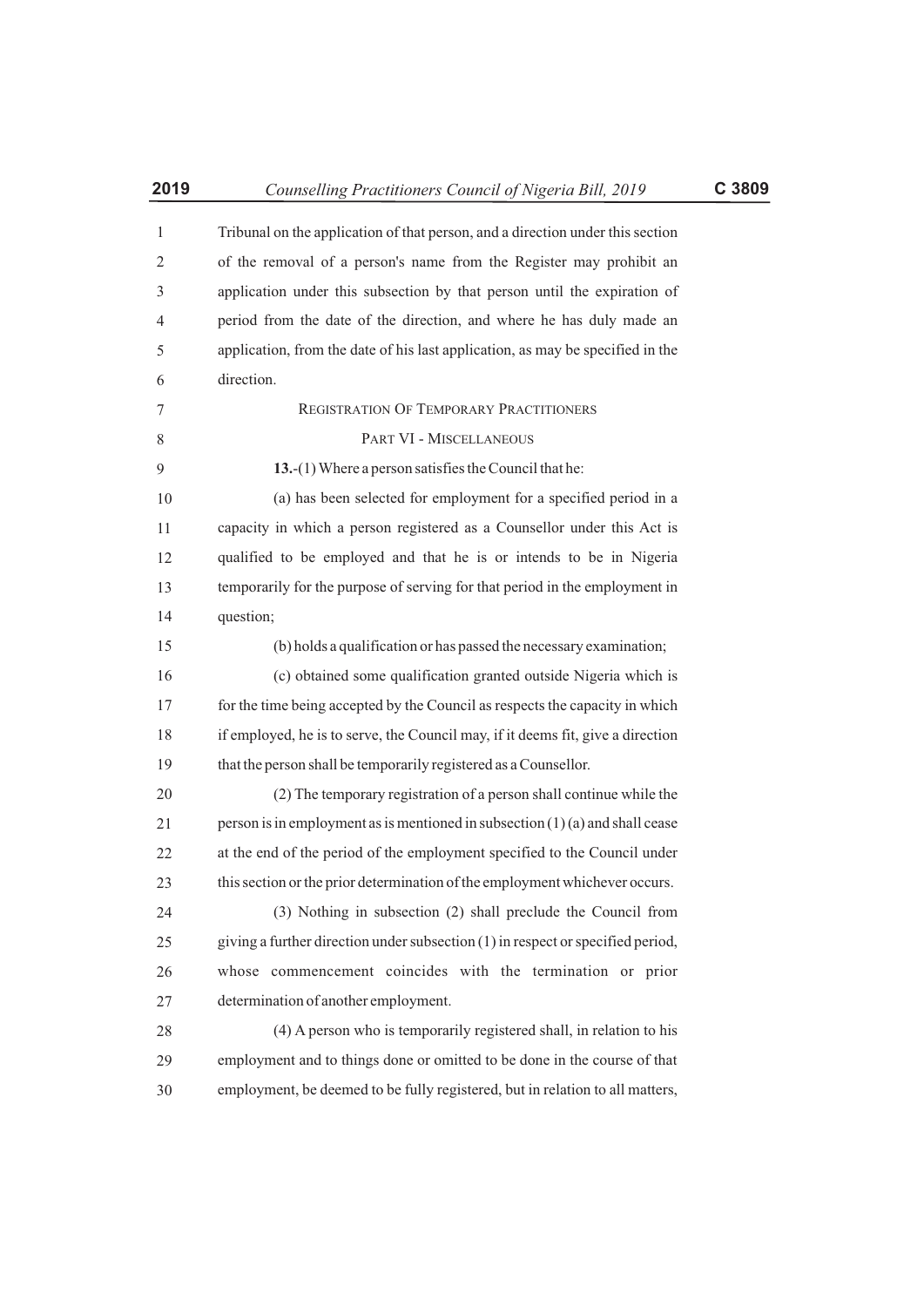|                           | $\mathbf{1}$   | he shall be treated as not so registered.                                         |
|---------------------------|----------------|-----------------------------------------------------------------------------------|
|                           | 2              | (5) In determining whether a person's employment has been                         |
|                           | 3              | terminated, the decision of the Council shall be conclusive for the purpose of    |
|                           | $\overline{4}$ | subsection $(2)$ .                                                                |
|                           | 5              | (6) The Registrar, as directed by the Council, shall remove from the              |
|                           | 6              | Register, the name of any person ceasing to be entitled to the benefit of this    |
|                           | 7              | section.                                                                          |
|                           | 8              | 14.-(1) A person, not being a registered Professional Counsellor, who:            |
|                           | $\overline{9}$ | (a) for or in expectation of reward, practices or holds himself out to            |
| Offences and<br>penalties | 10             | practice as such; or                                                              |
|                           | 11             | (b) without reasonable excuse takes or uses any name, title addition or           |
|                           | 12             | description, implying that he is authorised by law to practice as a registered    |
|                           | 13             | Counsellor, Commitsan offence under this Act.                                     |
|                           | 14             | (2) A person who, for the purpose of procuring the registration of any            |
|                           | 15             | name, qualification or other matter:                                              |
|                           | 16             | (a) makes a statement which he believes to be false; or                           |
|                           | 17             | (b) recklessly makes a statement which is false; commits an offence               |
|                           | 18             | under this Act.                                                                   |
|                           | 19             | (3) A Registrar or any other person employed by the Council who,                  |
|                           | 20             | willfully makes any falsification in any matter relating to the register, commits |
|                           | 21             | an offence under this Act.                                                        |
|                           | 22             | $(4)$ Any person who commits an offence under subsections $(1)$ - $(3)$ or        |
|                           | 23             | any section for which no punishment is provided under this Act is liable on       |
|                           | 24             | conviction:                                                                       |
|                           | 25             | (a) to a fine of at least $N200,000.00$ or imprisonment for a term of two         |
|                           | 26             | years or both; and                                                                |
|                           | 27             | (b) where the offence is a continuous one, to a further fine, of at least         |
|                           | 28             | N30,000 for each day the offence continues.                                       |
|                           | 29             | (5) Where an offence under this section is committed by a body                    |
|                           | 30             | corporate and is proved to have been committed with the consent or                |
|                           |                |                                                                                   |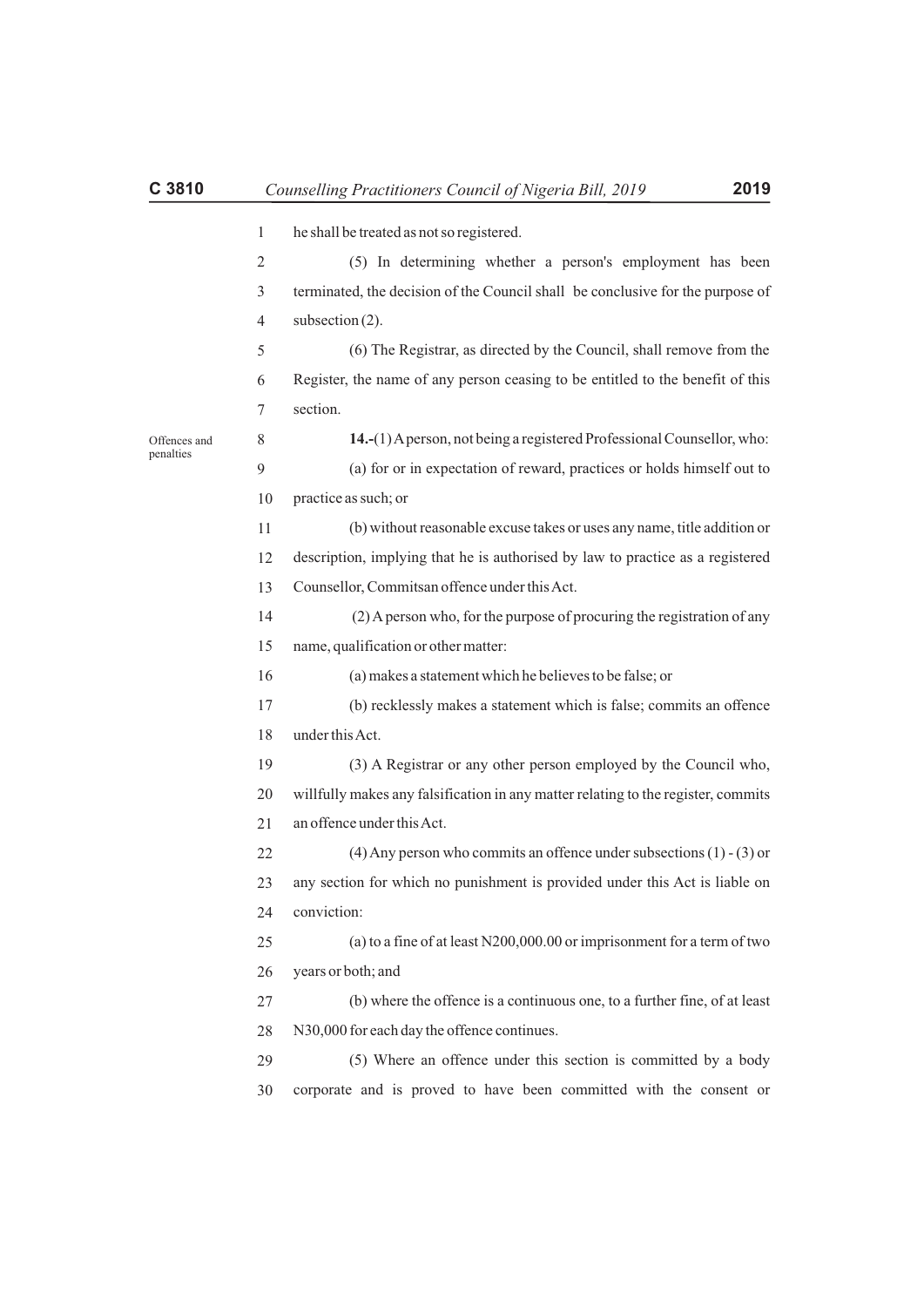| $\mathbf{1}$ | connivance of or is attributable to any neglect on the part of any director,      |                                |
|--------------|-----------------------------------------------------------------------------------|--------------------------------|
| 2            | manager, secretary or any person purporting to act in any such capacity, he,      |                                |
| 3            | as well as the body corporate, commits an offence under this Act.                 |                                |
| 4            | 15.-(1) A certificate required by any written law from any class of               | Proof of validity              |
| 5            | persons for whom a Register is maintained under this Act, shall not be valid      | of certificate                 |
| 6            | unless the person signing it is registered in accordance with this Act.           |                                |
| 7            | (2) Subject to the provisions of this section, a person not exempted,             |                                |
| 8            | shall not hold an appointment requiring status of a Professional Counsellor       |                                |
| 9            | under this Act in the Public and Civil Service of the Federation, State or in     |                                |
| 10           | the Armed Forces of the Federation or public or private limited or unlimited      |                                |
| 11           | liability organisations, unless he is a Counsellor, registered under this Act.    |                                |
| 12           | (3) A Counsellor shall, to the extent only of his particular                      |                                |
| 13           | qualification, be entitled to practice as a registered Counsellor throughout      |                                |
| 14           | the Federation.                                                                   |                                |
| 15           | (4) A person in charge of any university in the Federation, offering              |                                |
| 16           | courses leading to an approved qualification intended for persons who are         |                                |
| 17           | seeking to become registered as Professional Counsellors under this Act           |                                |
| 18           | shall furnish the Registrar, not later than 31st March in every year, with a list |                                |
| 19           | of the names and or such other particulars as the Council may specify, of all     |                                |
| 20           | persons who attended any course at the University in question at any time         |                                |
| 21           | during the preceding year.                                                        |                                |
| 22           | (5) In this section, "public service" includes services as a registered           |                                |
| 23           | Professional Counsellor in or with any educational institution, commission,       |                                |
| 24           | corporation or state.                                                             |                                |
| 25           | $16-(1)$ The Minister may give to the Council directions of a                     | Powers of the                  |
| 26           | general character relating generally to particular matters with regard to the     | Minister to give<br>directives |
| 27           | exercise by the Council of its functions and the Council shall comply with        |                                |
| 28           | the directions:                                                                   |                                |
| 29           | Provided the direction does not infringe on the ethics and codes of               |                                |
| 30           | conduct of the Profession.                                                        |                                |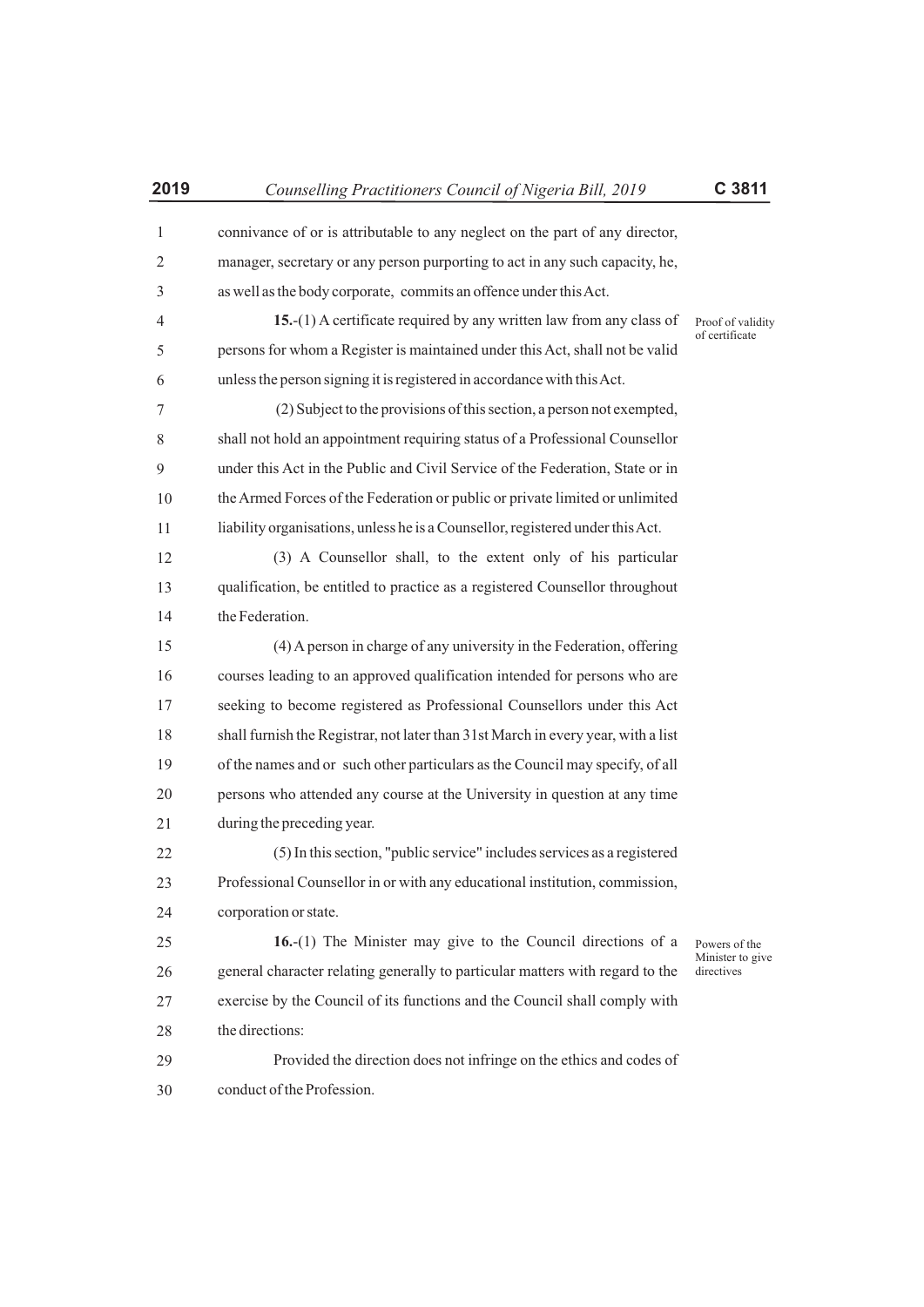1 2 3 4 5 6 7 8 9 10 11 12 13 14 15 (2) Before giving a direction under subsection (1), the Minister shall serve a copy of the proposed direction on the Council, which shall afford the Council an opportunity of making representations to him with respect to the direction, and after considering any representation made to him under this subsection, the Minister may give the direction, either without modification or with such modifications as appear to him to be appropriate having regard to the representations. **17.**-(1) The Council shall have power to make regulations, which in its opinion, is necessary or expedient for giving full effect to the provisions of this Acts. (2) Any power to make regulations, rules and orders under this section shall include power to make: (a) provision for such incidental or supplemental provision, as the person or authority making the instrument considers expedient for the purpose of the instrument; and Regulations

> 16 (b) different provisions for different circumstances.

17 **18.**-(1) In this Act: Interpretation

> 18 "Counselling" means to assist individual and corporate bodies to explore their

> 19 environments, discover their strength, weakness, talents and skills, so as to

> 20 21 determine their needs, set personal realistic goals, and adjust suitably to achieve them in harmony with their environments;

> 22 "approved qualification" means qualification which is approved for the time

- 23 being by the Council;
- 24 "Association" means the Counselling Association of Nigeria (CASSON);

25 "Board" means Governing Board of the Council;

26 27 "Council" means the Counselling Practitioners Council of Nigeria established under section 1 of this Act;

28 "Counsellor" means a professionally trained Guidance and Counselling

29 personnel, which also includes professionals from therapeutic counselling,

30 etc.;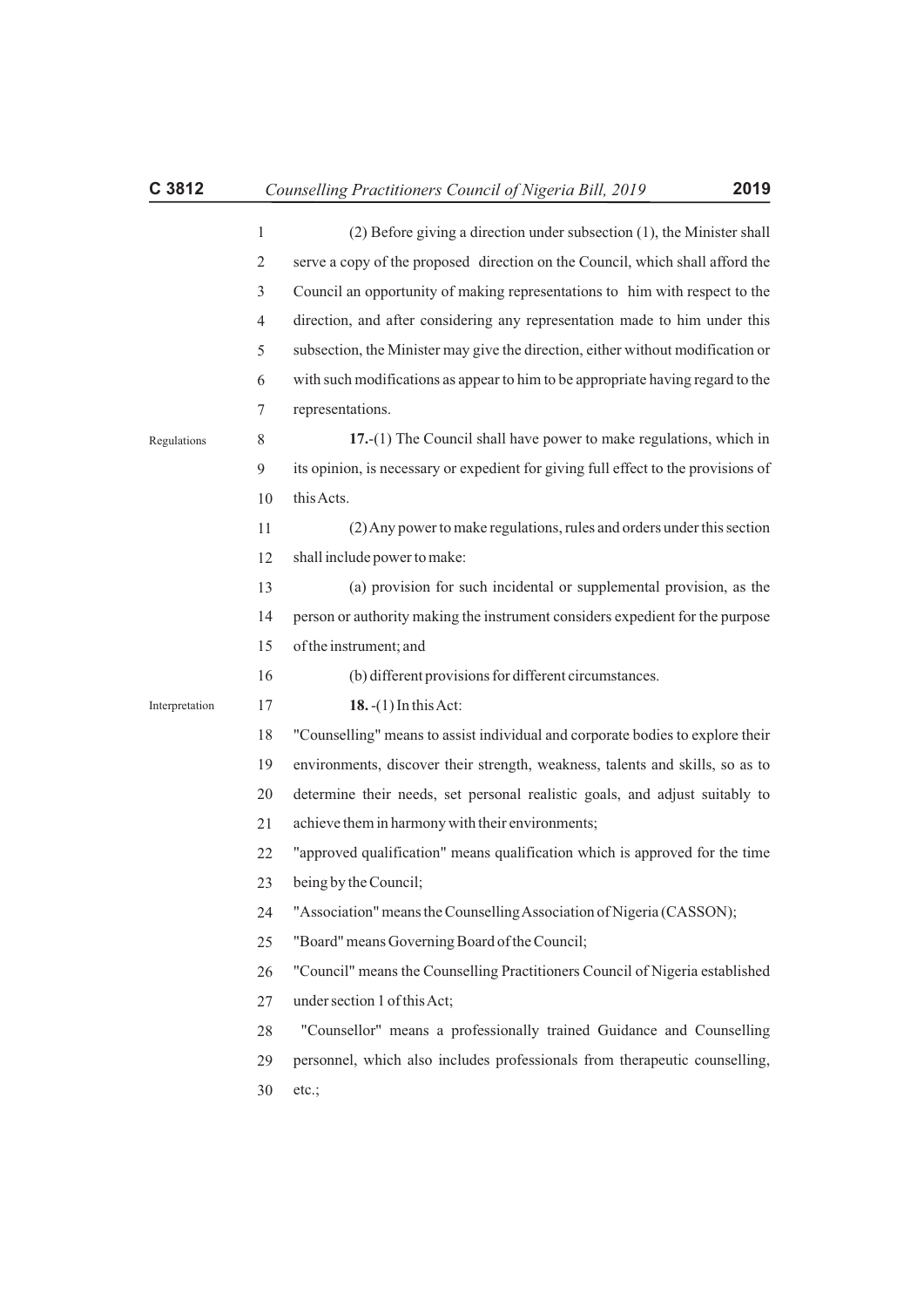| 2019 | Counselling Practitioners Council of Nigeria Bill, 2019                         | C 3813   |
|------|---------------------------------------------------------------------------------|----------|
| 1    | "Minister" means the Minister of Education charged with the responsibility      |          |
| 2    | of matters, relating to counselling; "Education and Allied Profession"          |          |
| 3    | "Professional Counsellor" means any person fully registered as such under       |          |
| 4    | this Act;                                                                       |          |
| 5    | "Register" means the Register maintained under this Act and "Registered"        |          |
| 6    | shall be constructed accordingly; and ("Registrar" means the Registrar          |          |
| 7    | appointed under section 6 of this Act.).                                        |          |
| 8    | 19. This Bill may be cited as the Counselling Practitioners Council             | Citation |
| 9    | of Nigeria Bill, 2019.                                                          |          |
| 10   | <b>SCHEDULES</b>                                                                |          |
| 11   | <b>FIRST SCHEDULE</b>                                                           |          |
| 12   | Section $3(3)$                                                                  |          |
| 13   | SUPPLEMENTARY PROVISIONS RELATING TO THE BOARD                                  |          |
| 14   | 1. -(1) A person shall not be appointed as a member of the Board                |          |
| 15   | unless he is a citizen of Nigeria and he is registered as a Professional        |          |
| 16   | Counsellor under this Act.                                                      |          |
| 17   | (2) Subject to the provisions of this paragraph, a person who is a              |          |
| 18   | member of the Board other than by virtue of section $3(3)(d)$ of this Act shall |          |
| 19   | hold office for a period not exceeding five years beginning with the date of    |          |
| 20   | his appointment or election as the case may be:                                 |          |
| 21   | Provided that a person shall not hold office, whether appointed or              |          |
| 22   | elected, for five years unless the Minister after consultation with the Board   |          |
| 23   | otherwise directs.                                                              |          |
| 24   | (3) Any member of the Board holding office other than as                        |          |
| 25   | mentioned in subparagraph (2) may, with notice to the Board, resign his         |          |
| 26   | office.                                                                         |          |
| 27   | (4) Subject to this Act, a person who has ceased to be a member of              |          |
| 28   | the Council may be eligible again to become a member of the Board.              |          |
| 29   | (5) When a member of the Board ceases to hold office before his                 |          |
| 30   | term of office expire by effluxion of time, the body or person by whom he       |          |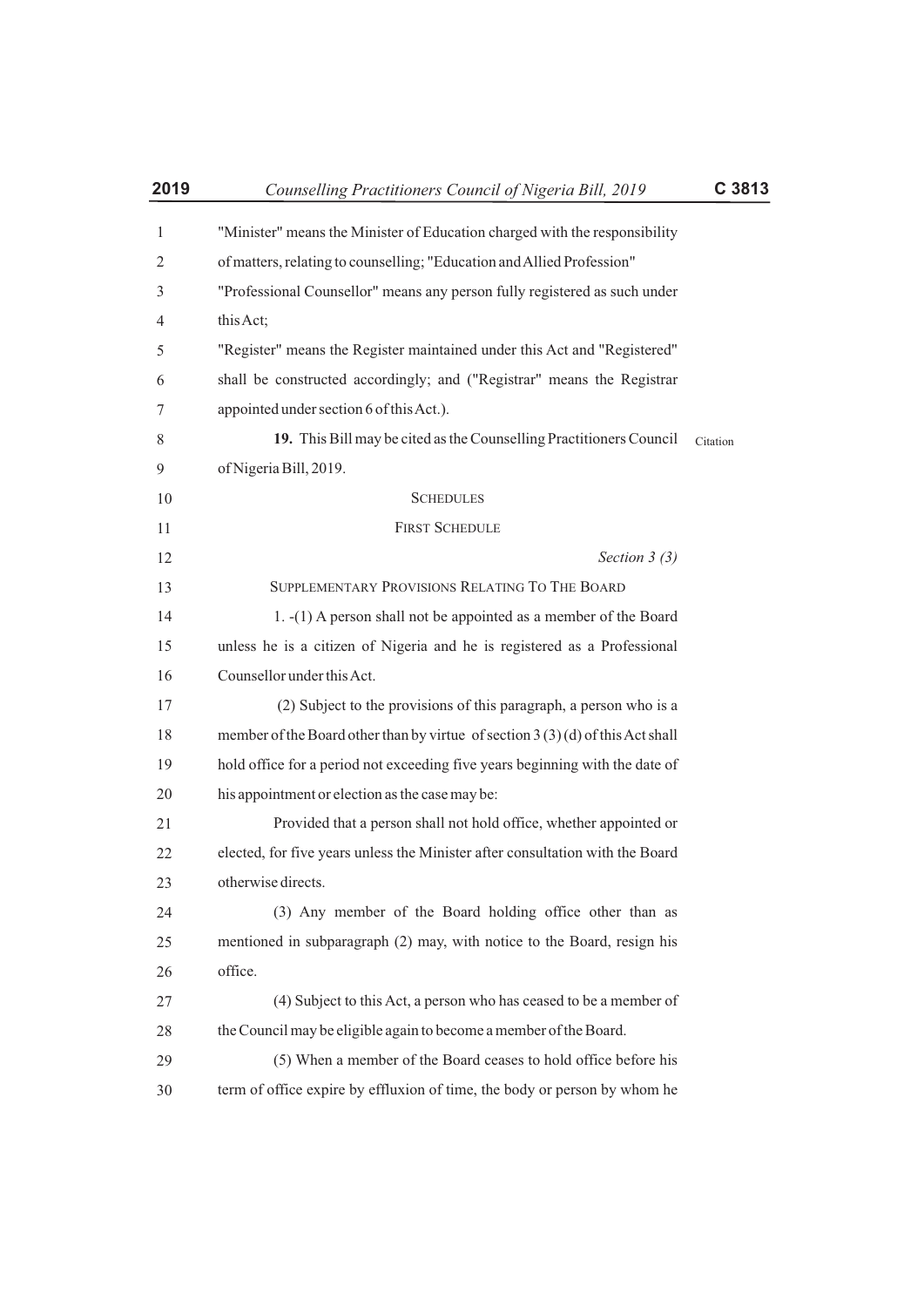| $\mathbf{1}$ | was appointed or elected shall, immediately appoint or elect a person to fill the |
|--------------|-----------------------------------------------------------------------------------|
| 2            | vacancy for the residue of the term, but the provisions of this sub paragraph     |
| 3            | shall not apply where a person holding office as a member of the Board ceases     |
| 4            | to hold office at a time when the residue of his term does not exceed one year.   |
| 5            | (6) The power of appointing a person as President of the Council                  |
| 6            | shall:                                                                            |
| 7            | (a) during the period beginning with the date when this Act comes into            |
| 8            | effect, be exercisable by the Minister on the recommendations of the              |
| 9            | Association; and                                                                  |
| 10           | (b) after the expiration of that period, be exercisable by the Board and          |
| 11           | where an existing member of the Board is appointed President, his office as an    |
| 12           | existing member shall become vacant and his term of office as President shall     |
| 13           | begin on the date of his appointment as President.                                |
| 14           | (7) Notwithstanding that the term of office of a member of the Board              |
| 15           | has expired by effluxion of time, a person appointed as President, Vice           |
| 16           | President and one other member shall continue in that office until a fresh        |
| 17           | appointment is made to the office.                                                |

18 19 20 21 (8) The quorum of the Board shall be seven and at least two of the persons elected by the Association and two of the representatives of the States of the Federation are present at the particular meeting, and the quorum of any committee of the Board shall be determined by the Council.

23 24 2.-(1) The Board shall have power to do anything, which in its opinion is calculated to facilitate the carrying on of its activities.

*Power of Board*

25 26 27 (2)The Board shall have power to borrow money, dispose off any property and pay remuneration (including pensions) allowances, or expenses to any member, officer or servant of the Board or any person.

### *Proceedings of the Board*

29 30 3. Subject to the provision of this Act and of section 27 of the Interpretation Act (which provides for decisions of a body to be taken by a

22

28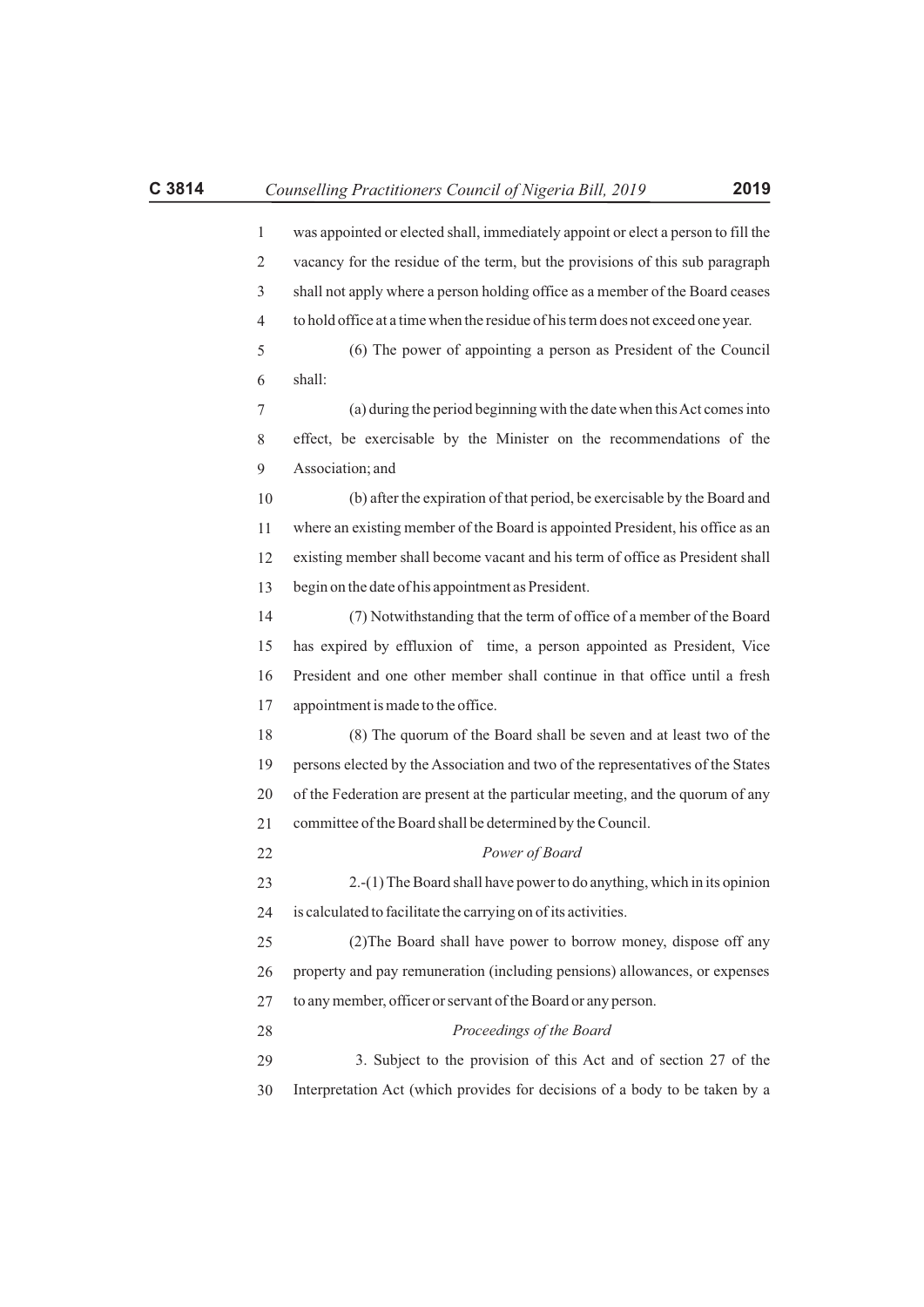| 2019 | Counselling Practitioners Council of Nigeria Bill, 2019                       | C 3815 |
|------|-------------------------------------------------------------------------------|--------|
| 1    | majority of the members of the body and for the President of the Board to     |        |
| 2    | have a second or casting vote), the Board may make standing orders            |        |
| 3    | regulating the proceedings of the Council or of any of its committee.         |        |
| 4    | Vice-President of the Board                                                   |        |
| 5    | 4.-(1) The Board shall appoint one of its members to be the Vice-             |        |
| 6    | President of the Board for such period as the Board may determine and the     |        |
| 7    | Vice-President who ceases to be a member shall cease to be a Vice-            |        |
| 8    | President;                                                                    |        |
| 9    | (2) At any time while the office of the President is vacant or the            |        |
| 10   | President is, in the opinion of the Board permanently or temporarily unable   |        |
| 11   | to perform the function of his office, the Vice-President shall perform those |        |
| 12   | functions, and references in this schedules to the President shall he         |        |
| 13   | constructed accordingly.                                                      |        |
| 14   | Meetings of the Board                                                         |        |
| 15   | 5.-(1) Subject to the provisions of any standing orders of the Board,         |        |
| 16   | the Board shall meet whenever it is summoned by the President and if the      |        |
| 17   | President is required so to do, by notice given to him by not less than six   |        |
| 18   | other members, he shall summon a meeting of the Board to be held within       |        |
| 19   | seven days from the date of which the notice is given.                        |        |
| 20   | (2) At any meeting of the Board, the President or in his absence the          |        |
| 21   | Vice-President shall preside, but if both are absent, the members present at  |        |
| 22   | the meeting shall appoint one of them to preside at that meeting.             |        |
| 23   | (3) Where the Board desires to obtain the advice of any person on a           |        |
| 24   | particular matter, the Board may co-opt him as a member for such period as    |        |
| 25   | it deems fit, but a person who is a member by virtue of this subparagraph     |        |
| 26   | shall not be entitled to vote at any meeting of the Board and shall not count |        |
| 27   | towards a quorum.                                                             |        |
| 28   | (4) Notwithstanding anything in this paragraph, the first meeting of          |        |
| 29   | the Board shall be summoned by the Minister who may give such directions      |        |
| 30   | as he thinks fit as to the member who shall preside and as to the procedure   |        |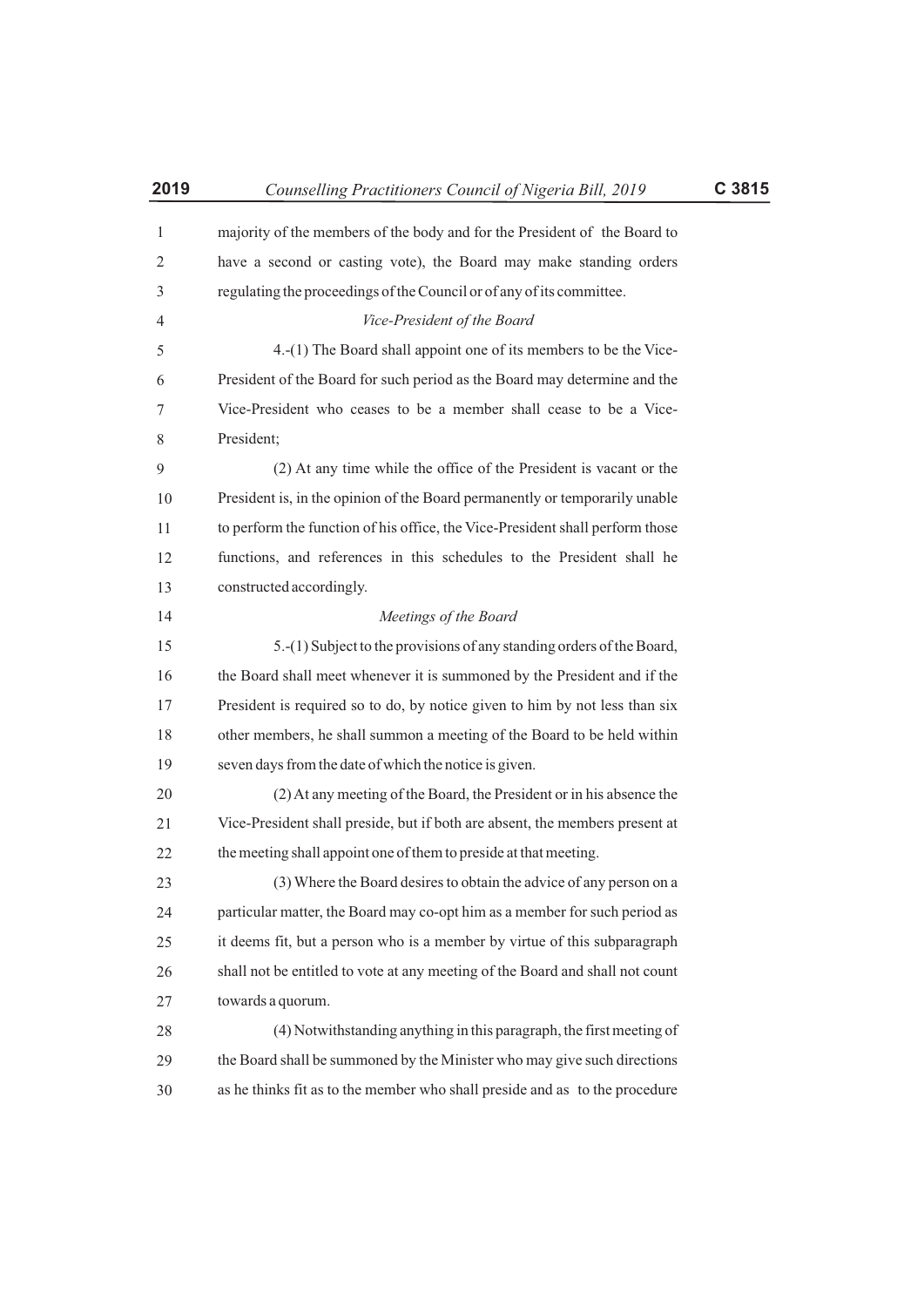| $\mathbf{1}$ | which shall be followed at the meeting.                                        |
|--------------|--------------------------------------------------------------------------------|
| 2            | Committee                                                                      |
| 3            | 6.-(1) The Board may appoint one or more Committees to carry out on            |
| 4            | its behalf such functions as the Board may determine.                          |
| 5            | (2) A Committee appointed under this paragraph shall consist of such           |
| 6            | number of persons to be determined by the Board, and not more than one-third   |
| 7            | of those persons may be persons who are not members of the Board and a         |
| 8            | person other than a member of the Board shall hold office on the committee in  |
| 9            | accordance with the terms of the instrument by which he is appointed.          |
| 10           | (3) A decision of a committee of the Board shall be of no effect until it      |
| 11           | is confirmed by the Board.                                                     |
| 12           | Miscellaneous                                                                  |
| 13           | 7.-(1) The fixing of the seal of the Council shall be authenticated by         |
| 14           | the signature of the President or of some other member authorised generally or |
| 15           | specifically to act for that purpose by the Board.                             |
| 16           | (2) Any contract or instrument which, if made or executed by a person          |
| 17           | not being a body corporate would not be required to be under seal, may be made |
| 18           | or executed on behalf of the Board by any person authorized to act for that    |
| 19           | purpose by the Board.                                                          |
| 20           | (3) Any document purporting to be a document duly executed under               |
| 21           | the seal of the Council shall be received in evidence and shall, unless the    |
| 22           | contrary is proved, be deemed to be so executed.                               |
| 23           | 8. The validity of any proceeding of the Counsel or its Committee              |
| 24           | shall not be affected by any vacancy in the membership of the Counsel or its   |
| 25           | Committee, defect in the appointment of a member of the Board or its           |
| 26           | committee, or by reason that a person not entitled to do so took part in the   |
| 27           | proceedings.                                                                   |
| 28           | 9. A member of the Board or any person holding office on a                     |
| 29           | committee of the Board who has a personal interest in any contractual          |
| 30           | arrangement entered into or proposed to be considered by the Board or its      |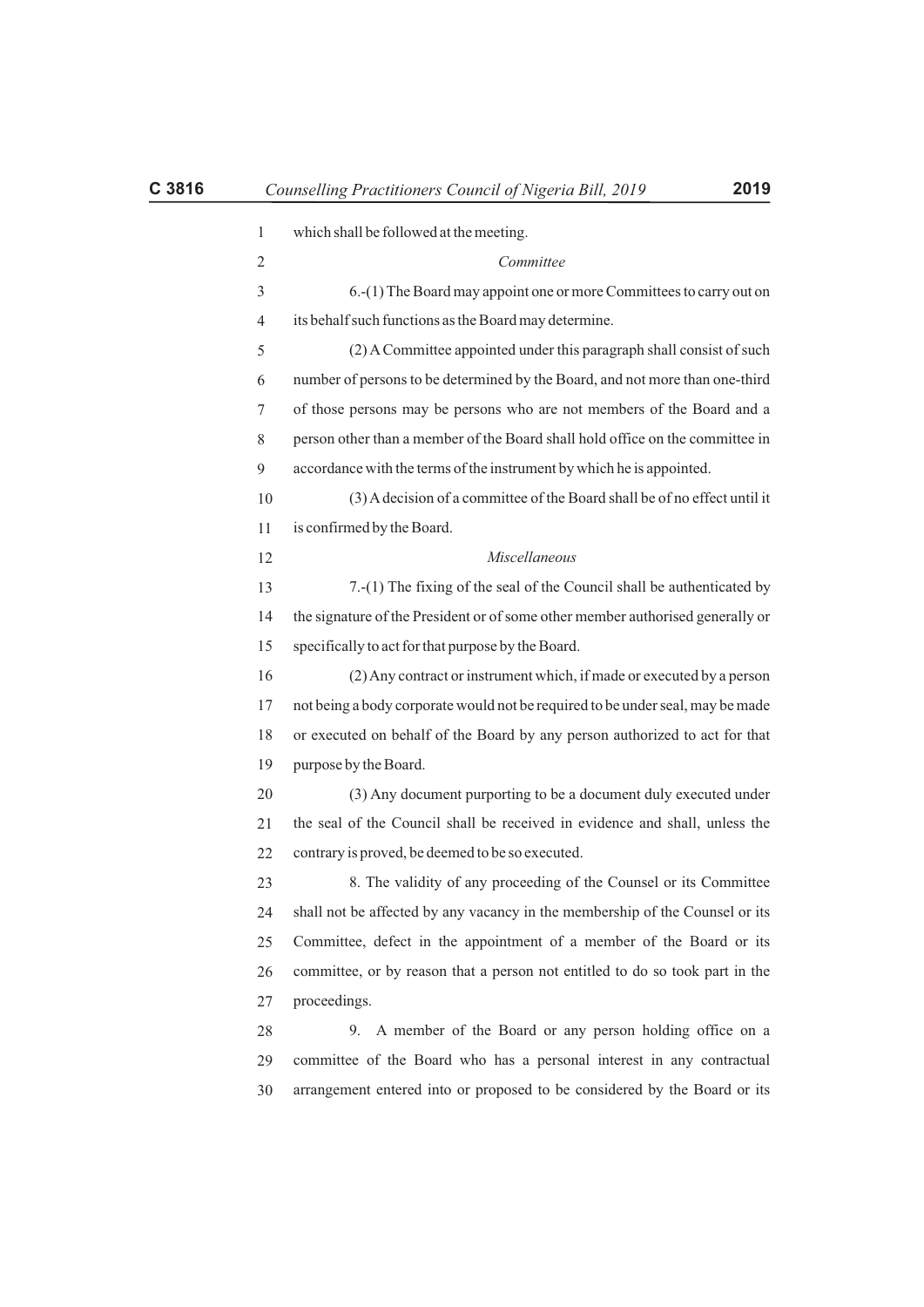| 2019 | Counselling Practitioners Council of Nigeria Bill, 2019                          | C 3817 |
|------|----------------------------------------------------------------------------------|--------|
| 1    | committee, shall immediately disclose his interest to the Board and shall not    |        |
| 2    | vote on any question relating to the contractual arrangement. Second             |        |
| 3    | Schedule Section 12(1).                                                          |        |
| 4    | SUPPLEMENTARY PROVISIONS RELATING TO THE DISCIPLINARY                            |        |
| 5    | TRIBUNAL AND INVESTIGATIVE PANEL                                                 |        |
| 6    | The Tribunal                                                                     |        |
| 7    | The Quorum of the Tribunal                                                       |        |
| 8    | 1. The quorum of the Tribunal shall be four of whom at least two                 |        |
| 9    | shall be members of Council.                                                     |        |
| 10   | 2.-(1) The Attorney-General of the Federation may make rules                     |        |
| 11   | with regard to the procedure to be followed by the Tribunal and the Panel        |        |
| 12   | and on the rules of evidence in such proceedings.                                |        |
| 13   | (2) Until the rules are made, the Tribunal and the Panel shall                   |        |
| 14   | conduct their proceedings in such manner as to provide:                          |        |
| 15   | (a) that notice of the proceedings is given in good time and shall               |        |
| 16   | clearly specify the complaint, to the person who is the subject of the           |        |
| 17   | proceedings;                                                                     |        |
| 18   | (b) for determining who, in addition to the person under                         |        |
| 19   | subparagraph (a), shall be a party to the proceedings;                           |        |
| 20   | (c) that any party to the proceedings shall, if so required, be entitled         |        |
| 21   | to be heard by the Tribunal;                                                     |        |
| 22   | (d) that any party to the proceedings may be represented by a legal              |        |
| 23   | practitioner;                                                                    |        |
| 24   | (e) subject to the provisions of section 12 $(5)$ of this Act, as to the         |        |
| 25   | costs of proceedings before the Tribunal;                                        |        |
| 26   | (f) for requiring, in a case where it is alleged that the person who is          |        |
| 27   | the subject of the proceedings is guilty of infamous conduct in any              |        |
| 28   | professional respect, that where the Tribunal adjudges that the allegation has   |        |
| 29   | not been proved, it shall record a finding that the person is not guilty of such |        |
| 30   | conduct in respect of the matters to which the allegation relates; and           |        |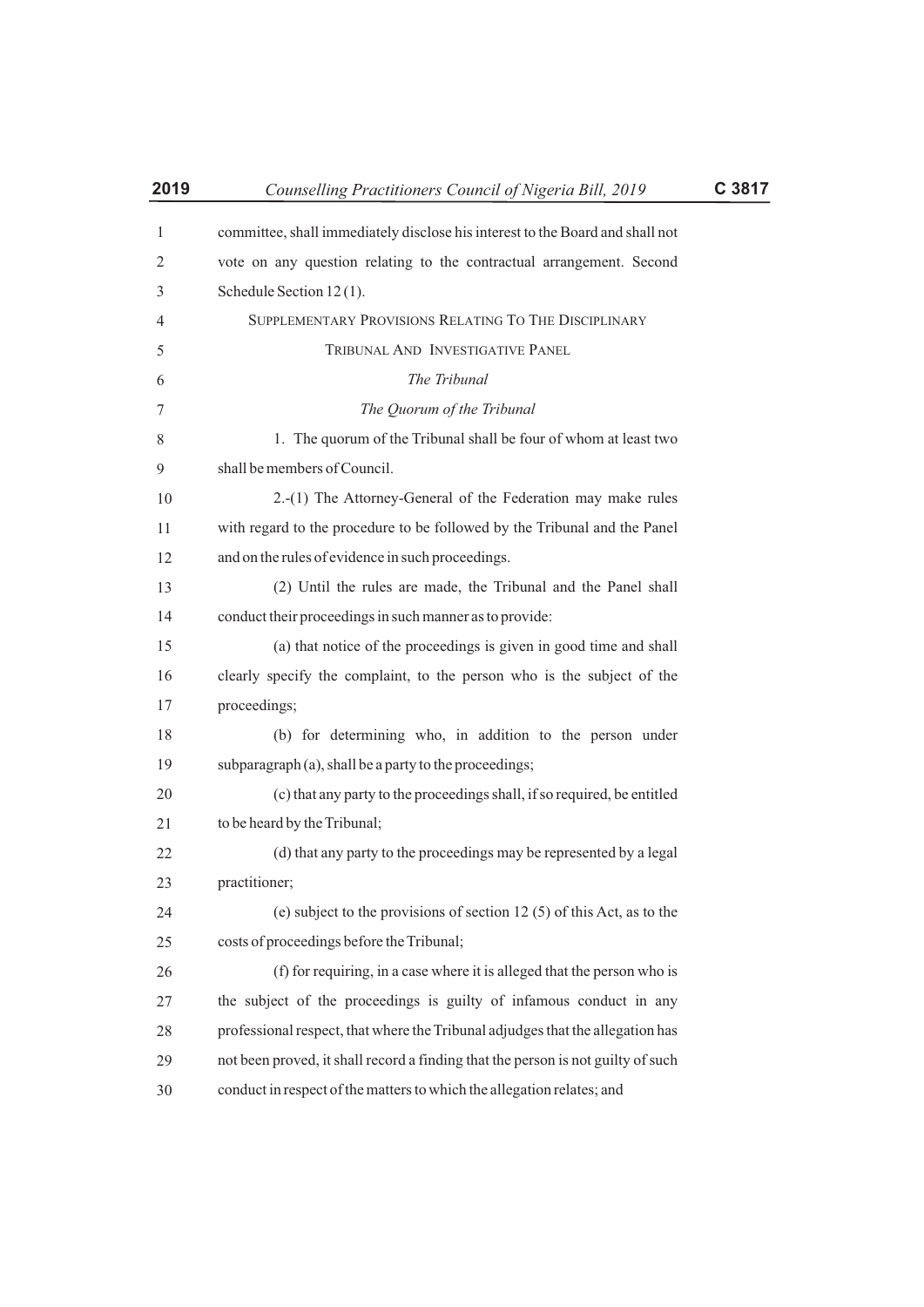| direction of the Tribunal, which has taken effect, providing that a person's |
|------------------------------------------------------------------------------|
| name shall be struck off a register.                                         |
| 3. For the purposes of any proceedings before the Tribunal, any              |
| member of the Tribunal may administer oath and any party to the proceedings  |
| may issue out of the Registry of the High Court, writs of subpoena ad        |
| testificandum and ducestecum but no person appearing before the Tribunal     |
| shall be compelled to:                                                       |
| (a) make any statement before the Tribunal tending to incriminate            |

(g) for publishing in the Federal Government Gazette, notice of any

10 himself; or

11 12 (b) produce any document under such a writ, which he can could not be compelled to produce at the trial.

13 14 15 16 17 4.-(1) For the purpose of advising the Tribunal on questions of law arising in proceedings before it, there may in all proceedings be an assessor to the Tribunal (who may be the legal adviser to the Council or may be appointed by the Board) and who shall be a legal practitioner of not less than ten years standing.

18 19 20 (2) The Attorney-General of the Federation may make rules as to the functions of assessors appointed under this paragraph and in particular, such rules shall contain provisions for securing:

21 22 23 24 25 26 (a) that where an assessor advises the Tribunal on any question of law as to evidence, procedure or any other matter specified by the rules, he shall do so in the presence of every party or person representing a party to the proceeding who appear thereat or, if the advice is tendered while the Tribunal is deliberating in private, that every such party or person shall be informed, what advice the assessor has tendered; and

27 28 (b) that every party or person shall be informed, if in any case, the Tribunal does not accept the advice of the assessor on such a question.

29 30 (3) An assessor may be appointed under this paragraph, either generally or for any particular proceeding or class of proceedings, and shall